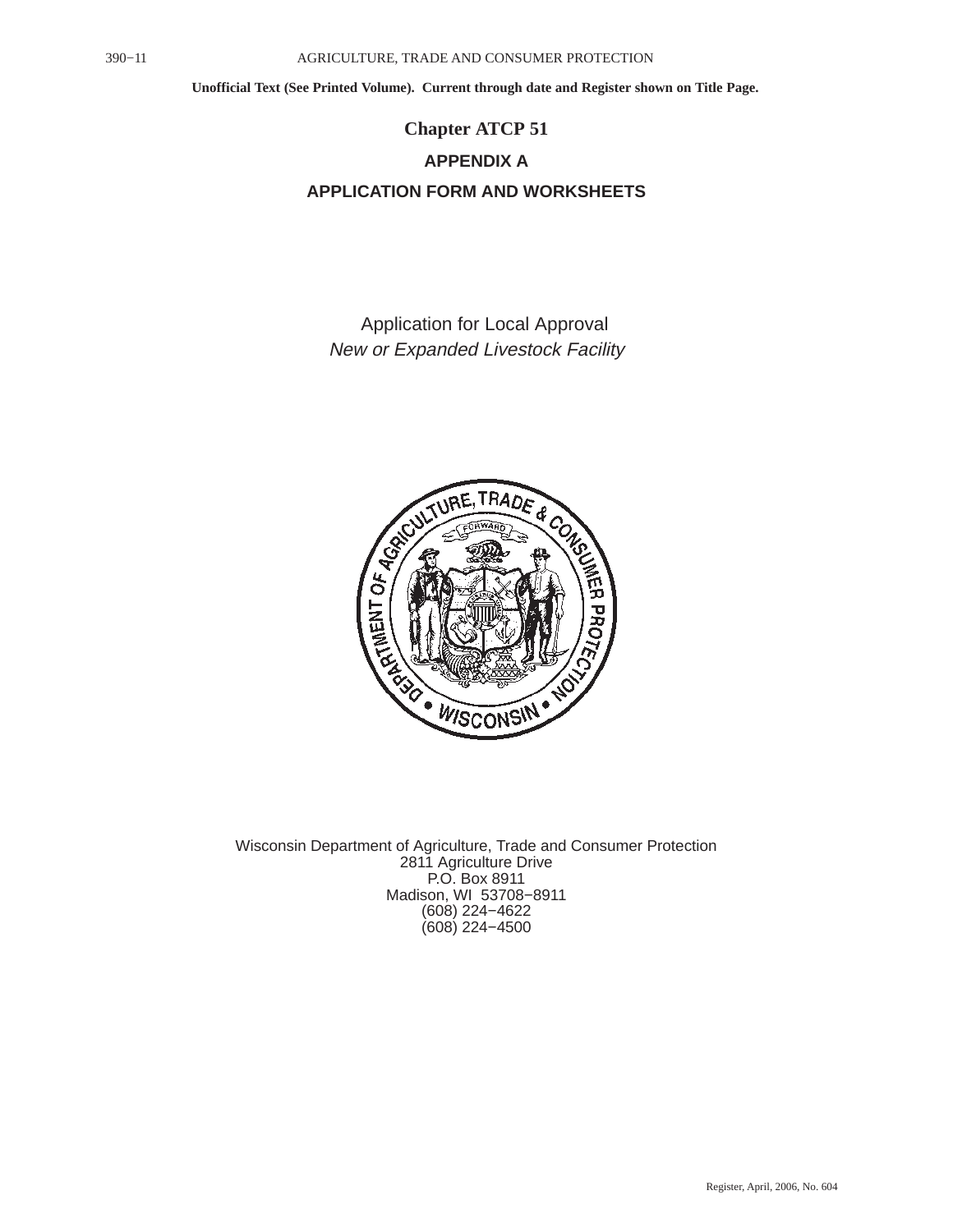### **Introduction**

Use this application form to obtain local approval for a new or expanded livestock facility (cattle, swine, poultry, sheep or goats) that will exceed 500 "animal units" (or a lower threshold established by local zoning ordinance prior to July 19, 2003).

Some local governments require local approval, but others do not. Check with your local government (county and town or municipality) to see if local approval is required in your area.

In some cases, you may need local approval from more than one local government (for example, the county and the town, or 2 towns if your livestock facility straddles the town line). But the application and approval process should be the same.

The construction of a new or altered livestock structure does not, by itself, constitute an "expansion" (unless there will also be an increase in *animal units*). If you already have a permit or local approval, you may not need another approval unless your planned expansion exceeds the number of animals previously authorized by your local government.

Local approval, if required, is governed by statewide uniform standards in Wisconsin Statutes s. 93.90 and Wisconsin Administrative Code chapter ATCP 51. This application documents compliance with those standards.

### **The Livestock Facility**

A livestock facility includes livestock, livestock structures, the land on which they are located (it does not include pastures or winter grazing areas). Related livestock facilities (see definition below) are treated as a single livestock facility, for purposes of local approval. However:

- A separate species facility (see definition below) may be treated as a separate livestock facility, even if it is owned by the same person and located on the same land parcel as another livestock facility.
- A mere acquisition of a neighboring livestock facility does not constitute an *expansion* unless more animal units are added to the combined facilities.

### **Completing the Application**

If local approval is required, complete this entire application form (including the worksheets). Follow the instructions in the application form. Attach all of the supplementary documentation required. Your application must be complete, credible and internally consistent.

The application form and worksheets ask for information to show compliance with Wisconsin livestock facility siting standards. A local government has *very limited* authority to modify the standards by local ordinance (modifications, if any, must be reflected in the local version of this application form).

As part of your application, you must specify the number of *animal units* that you will keep at a new or expanded livestock facility. If the local government approves your requested number, this will be the maximum number that you may keep for 90 days or more in any 12−month period.

A local government may require you to submit up to 4 duplicate copies of the complete application, worksheets, maps and other attachments. But you are not required to submit duplicate copies of engineering design specifications.

### **Worksheets**

This application includes the following worksheets:

- Animal units (worksheet 1)
- Odor management (worksheet 2)
- Waste and nutrient management (worksheet 3)
- Waste storage facilities (worksheet 4)
- Runoff management (worksheet 5)

Complete the worksheets following all instructions (including those on each worksheet). You may use a convenient automated spreadsheet in place of Tables A and B of worksheet 2 if you prefer (results are identical). The spreadsheet is available at http://www.datcp.state.wi.us.

If the Wisconsin Department of Natural Resources (DNR) has issued a Wisconsin Pollutant Discharge Elimination System (WPDES) permit for your proposed livestock facility, you can check a box on worksheets 3, 4 and 5, and submit a copy of that permit with the worksheets. A WPDES permit does not affect the requirements for completing worksheets 1 and 2.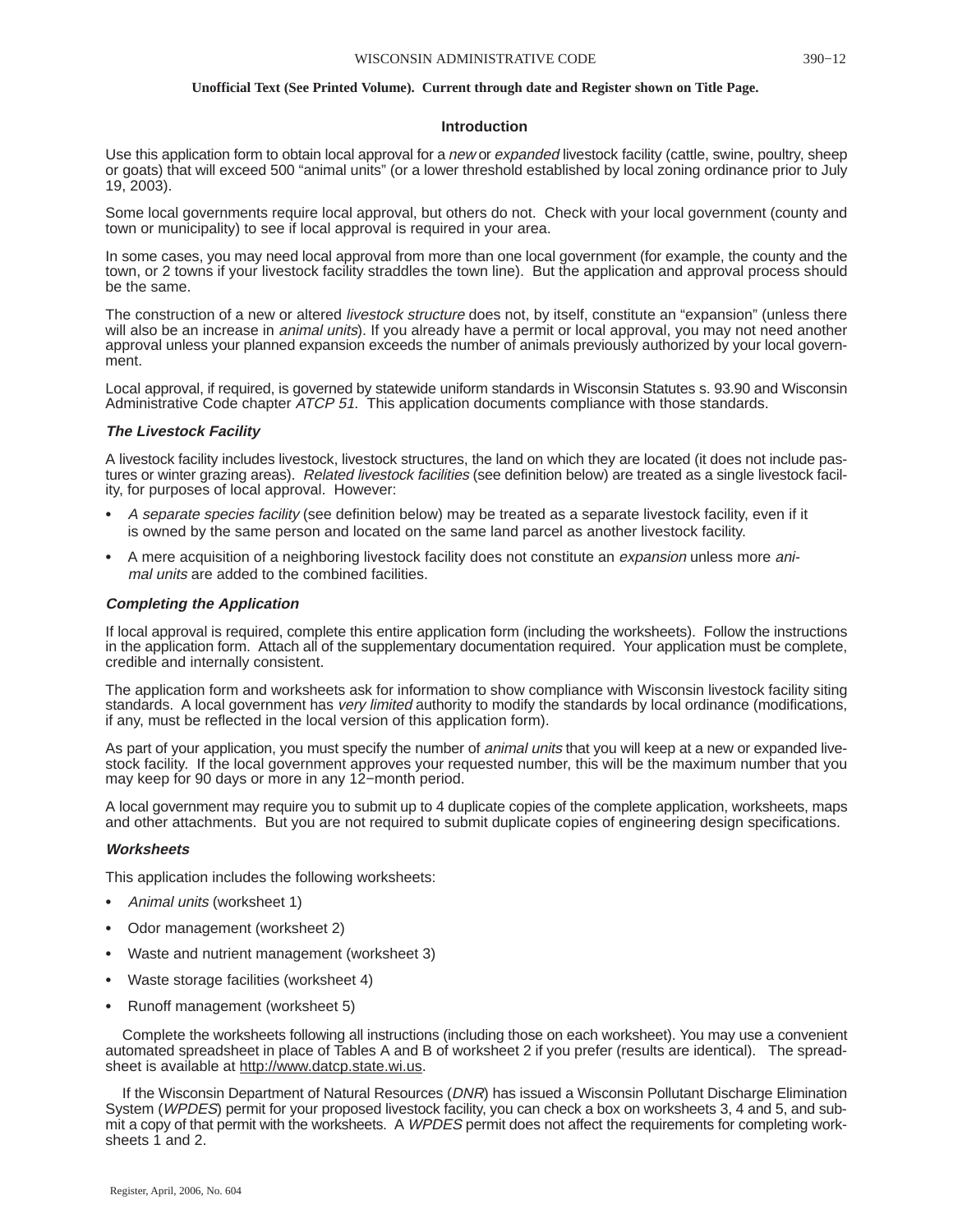### **Fees**

A local government may require a fee to offset its reasonable costs to review and process this application. The fee, if any, must be established by local ordinance and may not exceed \$1,000. A local government may NOT charge any other fee, or require you to post any bond or security.

### **Local Approval Process**

If you complete the application properly, the local government MUST APPROVE the proposed livestock facility unless it finds, based on clear and convincing evidence in the local record, that the facility fails to meet the state standards.

Within 45 days after you submit your application, the local government must notify you whether your application is complete. If you failed to complete part of the application, you must submit the missing information. The local government must grant or deny the application within 90 days after it declares the application complete, and issue its decision in writing. The approval must include a duplicate copy of the approved application, marked "approved." The duplicate copy shall include all the worksheets, maps, and other attachments included in the application, with the exception of the engineering design specifications. The local government must make a record of its decision making process, and the evidence supporting its decision. The record must include your application.

### **Appeal of Local Decision**

If you disagree with the local government's decision on your application, you may appeal that decision to the Wisconsin Livestock Facility Siting Review Board ("Board"). Other "aggrieved persons" may also appeal to the Board. An "aggrieved person" includes any person who resides or owns land within 2 miles of your proposed livestock facility.

You must file your appeal within 30 days after the local government issues its decision (or, if you pursue a local administrative appeal process first, within 30 days after that appeal process is complete). The Board will review the local decision based on the evidence in the local record (it will not hold a new hearing or accept new testimony or evidence). You must file your appeal in writing at the following address:

Wisconsin Livestock Facility Siting Review Board c/o Secretary, Department of Agriculture, Trade and Consumer Protection P.O. Box 8911 Madison, WI 53708−8911

### **Terms Used in this Application Form**

In this application form, you will see a number of **italicized** terms. Those terms are defined below (for more specific definitions, see ATCP 51):

**"Adjacent"** – Located on land parcels that touch each other, or on land parcels that are separated only by a river, stream, or transportation or utility right−of−way.

**"Affected Neighbors"** – Residences or high−use buildings within 2500 feet of any livestock structure at the proposed facility, other than those owned by the applicant or by persons who have agreed to exclude them from the applicant's odor score calculation. The total odor score for a livestock facility depends, in part, on the proximity and density of "affected neighbors."

**"Animal housing area"** – That portion of an animal housing structure to which animals have access, and in which manure may accumulate. "Animal housing area" includes free−stalls and travel lanes. It does NOT include holding areas, feed alleys, storage areas or milking parlors.

**"Animal lot"** − A feedlot, barnyard or other outdoor facility where livestock are concentrated for feeding or other purposes. Pastures and winter grazing areas are NOT "animal lots." Treat multiple "animal lots" as a single "animal lot" if runoff from the "animal lots" drains to the same treatment area or if runoff from the "animal lot" treatment areas converges or reaches the same surface water within 200 feet of any of those treatment areas.

**"Animal units"** – Equivalent units of livestock. The number of animals constituting an "animal unit" varies by species. For example, one milking dairy cow equals 1.4 "animal units." A beef animal over 600 lbs. equals 1.0 "animal units." A pig over 55 lbs. equals 0.4 "animal units." A laying chicken equals 0.01 "animal unit." The number of "animal units" kept at a livestock facility means the largest number of "animal units" that will be at the livestock facility on at least 90 days in any 12−month period. Calculate "animal units" according to worksheet 1.

**"BARNY runoff model"** – The Wisconsin version of a model that is commonly used to predict nutrient runoff from animal lots. An Excel computer spreadsheet version is available on the DATCP website (engineering directory).

**"Certified agricultural engineering practitioner"** – A practitioner who is properly qualified under ATCP 50.46.

**"Cluster"** – Any group of one or more livestock structures within a livestock facility. If you wish to do so, you may calculate separate odor scores for "clusters" that are separated by more than 750 feet.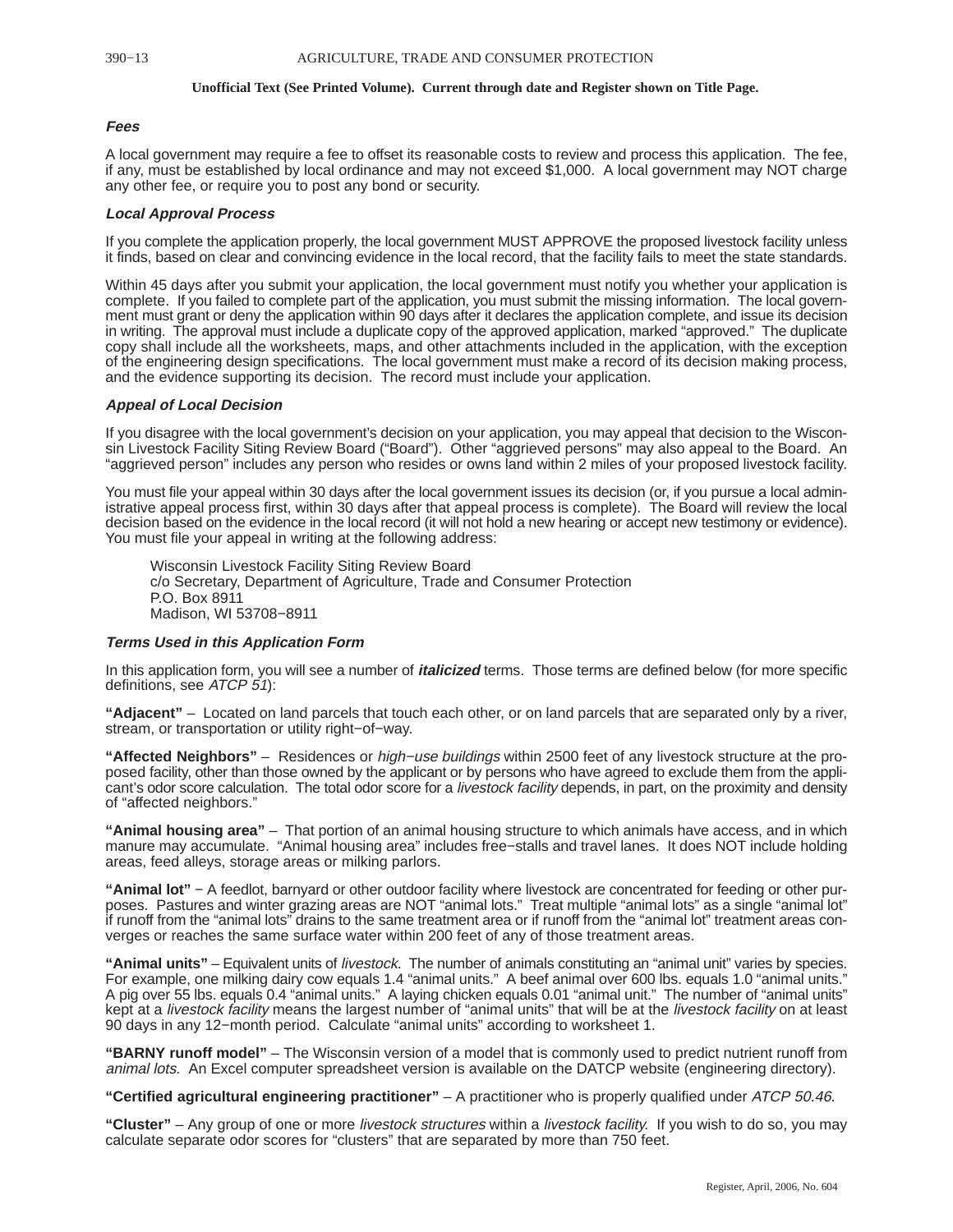**"Complete application for local approval"** – An application that contains everything required under ss. ATCP 51.30(1) to (4).

**"DATCP"** – Wisconsin Department of Agriculture, Trade and Consumer Protection. The application form cites DATCP rules including Wis. Adm. Code chs. ATCP 51 (livestock facility siting), ATCP 50 (soil and water resource management) and ATCP 17 (livestock premises registration).

**"DNR"** – Wisconsin Department of Natural Resources. The application form cites DNR rules including Wis. Adm. Code chs. NR 243 (WPDES permits), NR 811 (community wells) and NR 812 (private wells).

**"Expanded livestock facility"** − The entire livestock facility created by an expansion, including new, existing and altered livestock structures (existing structures are subject to less rigorous standards). Your application must indicate the maximum number of *animal units* that you will keep at the "expanded livestock facility."

**"Expansion"** – An increase in the largest number of animal units kept at a livestock facility on at least 90 days in any 12−month period. The acquisition of an existing livestock facility, by the operator of an adjacent facility, is not an "expansion" unless the operator increases the largest number of *animal units* kept at the combined livestock facilities on at least 90 days in any 12−month period.

**"High−use building"** – A residential building that has at least 6 distinct dwelling units; a restaurant, hotel, motel, or tourist rooming house; a school building; a hospital or licensed care facility; or a non−farm business or workplace that is open at least 40 hours a week. The odor score for your livestock facility depends, in part, on the proximity and density of neighboring "high−use buildings."

**"Karst features"** – Sinkholes, fractured bedrock or like features that may result in direct pollution runoff to groundwater.

**"Livestock"** – Cattle, swine, poultry, sheep or goats.

**"Livestock facility"** – A feedlot, dairy farm, or other operation where livestock are or will be fed, confined, maintained, or stabled for a total of 45 days or more in any 12−month period. A "livestock facility" includes all of the tax parcels on which the facility is located, but it does NOT include a parcel used only for *pasture* or as a winter grazing area. Related livestock facilities are considered a single "livestock facility," except a livestock operator may elect to treat a separate species facilities as a separate livestock facility.

**"Livestock structure"** – A building or structure such as a barn, milking parlor, feed storage facility, feeding facility, animal lot or waste storage structure. Pastures, winter grazing areas and machine sheds are NOT "livestock structures."

**"Local approval"** – A license, permit, special zoning exception, conditional use permit, or other local authorization for a new or expanded livestock facility. This application form applies, regardless of the form of local approval. However, this application form does NOT cover any of the following permits (for which separate requirements may apply):

- Building, electrical or plumbing permits (if local standards are consistent with state code).
- Manure storage system permits (see ATCP 50.56), UNLESS construction is part of a new or expanded livestock facility.
- Permits required by certain local ordinances related to shoreland zoning, floodplain zoning, construction site erosion control or stormwater management.

**"New livestock facility"** – A livestock facility used for the first time, or for the first time in at least 5 years.

**"NRCS"** – The Natural Resource Conservation Service of the United States Department of Agriculture. Wisconsin livestock siting standards refer to NRCS Technical Guide standards.

**"Pasture"** – Land on which livestock graze or otherwise seek feed in a manner that maintains the vegetative cover over all of the grazing or feeding area.

**"Premises ID"** – The unique ID number assigned to your livestock facility under the Wisconsin Livestock Premises Registration Program (ATCP 17). Go to http://www.datcp.state.wi.us for more information. To register your livestock facility, go to http://www.wiid.org/

**"Qualified nutrient management planner"** − A person, other than the applicant, who is qualified under ATCP 50.48.

**"Related livestock facilities"** – Two or more livestock facilities that are owned or managed by the same person and meet any of the following criteria:

- They are located on the same tax parcel or *adjacent* tax parcels.
- They use any of the same *livestock structures* to collect or store manure.
- They generate manure that is applied to the same parcel of land.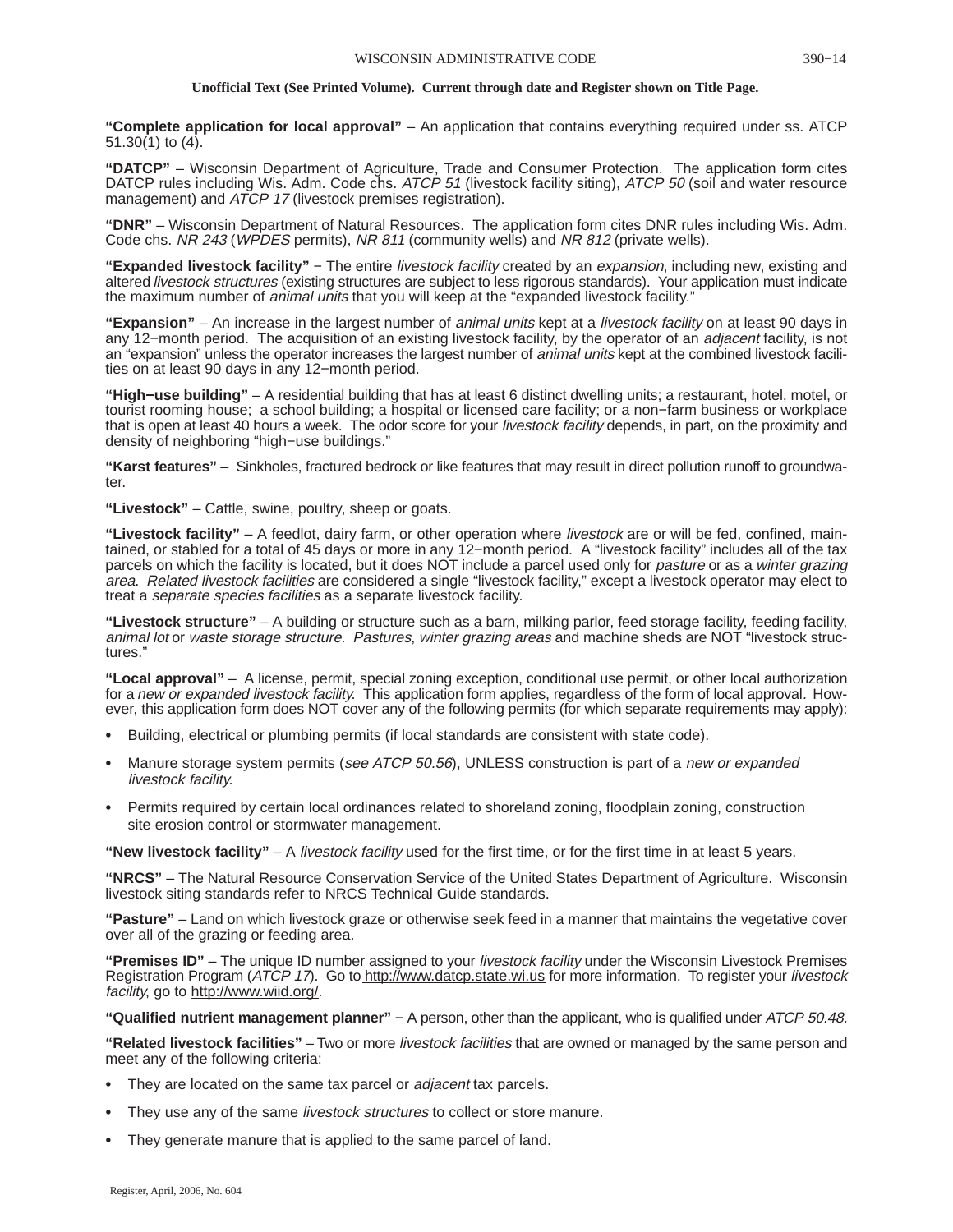**"Separate Species Facility"** − A distinct part of a livestock facility that meets all of the following criteria:

- It has only one of the following types of livestock, and that type is not found in any other part of the livestock facility:
	- **Cattle**
	- Swine
	- Poultry
	- Sheep
	- Goats
- It has no more than 500 *animal units*.
- Its animal housing and manure storage structures, if any, are located at least 750 feet from livestock structures that are used by other parts of the livestock facility.

**"Substantially altered"** livestock structure – A livestock structure that undergoes a material change in construction or use such as:

- An increase in the capacity of a waste storage facility.
- The addition of a liner to a waste storage facility.
- An increase of more than 20% in the area or capacity of a livestock structure used to house, feed, or confine livestock or to store livestock feed.
- An increase of more than 20% in the number of *animal units* that will be kept in a *livestock structure* on at least 90 days in any 12− month period.

**"Waste storage structure"** – An embankment structure, excavated pit, dugout or fabricated structure that is used to store manure, milking center waste or other organic waste generated by a livestock facility. For the purposes of waste storage structure setback (application form, A−2) and worksheet 2, a "waste storage structure" does not include a structure used to collect and store waste under an animal housing facility, or a manure digester consisting of a sealed structure in which manure is subjected to managed biological decomposition.

**"Waste storage facility"** −− A waste storage structure and any attached piping or equipment used to load or unload the structure.

**"Winter grazing area"** – Cropland or pasture where livestock feed on dormant vegetation or crop residue, with or without supplementary feed, during the period October 1 to April 30. "Winter grazing area" does not include any of the following:

- An area, other than a pasture, where livestock are kept during the period from May 1 to September 30.
- An area which at any time has an average of more than 4 animal units per acre.
- An area from which *livestock* have unrestricted access to navigable waters of the state.
- An area in which manure deposited by livestock causes nutrient levels to exceed standards in ATCP 51.16.

**"WPDES permit"** – Wisconsin Pollutant Discharge Elimination System permit issued by DNR for a concentrated animal feeding operation over 1000 animal units, or for operations of any size that discharge pollutants directly to waters of the state.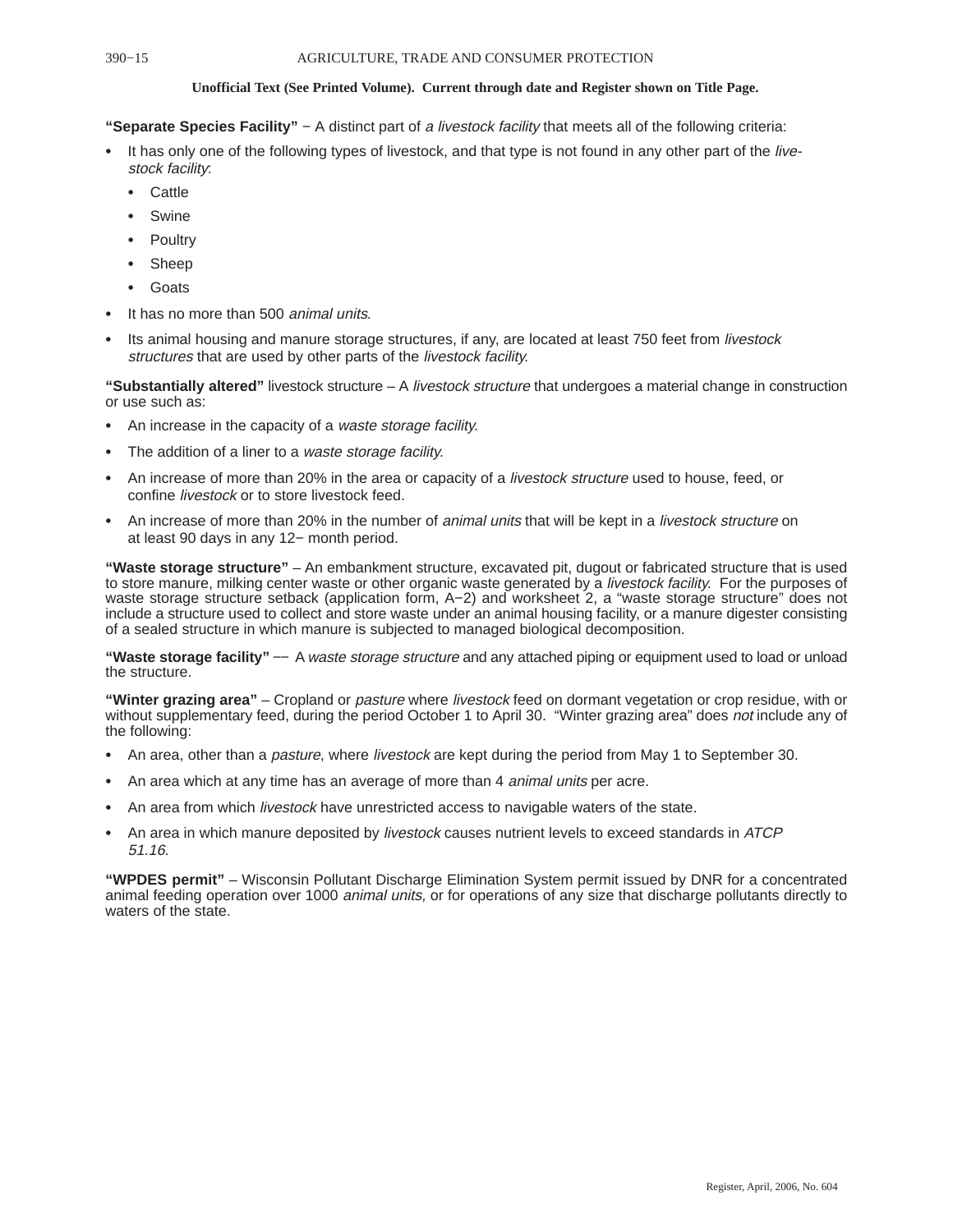|                                                                                            | arm-lwr-11/04 January, 2006<br>Wisconsin Department of Agriculture, Trade and Consumer Protection<br>2811 Agriculture Drive, PO Box 8911, Madison WI 53708-8911<br>Phone: (608) 224-4622 or (608) 224-4500 |                               |                       |                        |                               |        |                         |      |
|--------------------------------------------------------------------------------------------|------------------------------------------------------------------------------------------------------------------------------------------------------------------------------------------------------------|-------------------------------|-----------------------|------------------------|-------------------------------|--------|-------------------------|------|
| <b>Application for Local Approval</b><br><b>New or Expanded Livestock Facility</b>         |                                                                                                                                                                                                            |                               |                       | Wis. Statutes s. 93.90 | Wis. Adm. Code ch. ATCP 51    |        |                         |      |
| 1. Legal Name of Applicant (Business Entity):                                              |                                                                                                                                                                                                            |                               |                       |                        |                               |        |                         |      |
| 2. Type of Business Entity: check one                                                      |                                                                                                                                                                                                            |                               |                       |                        |                               |        |                         |      |
| Individual<br>$\Box$                                                                       | Corporation<br>$\Box$                                                                                                                                                                                      |                               | Partnership<br>$\Box$ |                        | Cooperative<br>$\Box$         | $\Box$ | <b>LLC</b>              |      |
| Trust<br>□                                                                                 | Other<br>$\Box$                                                                                                                                                                                            |                               | Describe:             |                        |                               |        |                         |      |
| 3. Other names, if any, under which applicant does business (list all):                    |                                                                                                                                                                                                            |                               |                       |                        |                               |        |                         |      |
| 4. Contact Individual:                                                                     |                                                                                                                                                                                                            | Name:                         |                       |                        |                               |        |                         |      |
| Phone:                                                                                     |                                                                                                                                                                                                            |                               |                       | E-mail:                |                               |        |                         |      |
| 5. Business Address:<br><b>Street Address:</b>                                             |                                                                                                                                                                                                            |                               |                       |                        |                               |        |                         |      |
| City/Village/Town:                                                                         |                                                                                                                                                                                                            |                               |                       |                        | County:                       |        | State:                  | Zip: |
| 6. Principal Owners or Officers (list if applicant is an entity other than an individual): |                                                                                                                                                                                                            |                               |                       |                        |                               |        |                         |      |
| Name:                                                                                      |                                                                                                                                                                                                            |                               |                       |                        | Title:                        |        | Phone:                  |      |
| Address:                                                                                   |                                                                                                                                                                                                            |                               |                       |                        | City:                         |        | State:                  | Zip: |
| Name:                                                                                      |                                                                                                                                                                                                            |                               |                       |                        | Title:                        |        | Phone:                  |      |
| Address:                                                                                   |                                                                                                                                                                                                            |                               |                       |                        | City:                         |        | State:                  | Zip: |
| Name:                                                                                      |                                                                                                                                                                                                            |                               |                       |                        | Title:                        |        | Phone:                  |      |
| Address:                                                                                   |                                                                                                                                                                                                            |                               |                       |                        | City:                         |        | State:                  | Zip: |
| 7. Description of Proposed Livestock Facility                                              |                                                                                                                                                                                                            |                               |                       |                        |                               |        |                         |      |
| Check one:                                                                                 |                                                                                                                                                                                                            | $\Box$ New Livestock Facility |                       |                        | □ Expanded Livestock Facility |        | Premises ID:            |      |
| <b>Address of Proposed</b><br>Livestock Facility:                                          |                                                                                                                                                                                                            |                               |                       |                        |                               |        |                         |      |
| City/Village/Town:                                                                         |                                                                                                                                                                                                            |                               |                       |                        | County:                       |        | State:                  | Zip: |
| Town #                                                                                     |                                                                                                                                                                                                            | Range # (E or W)              |                       |                        | Section #                     |        | $\frac{1}{4}$ Section # |      |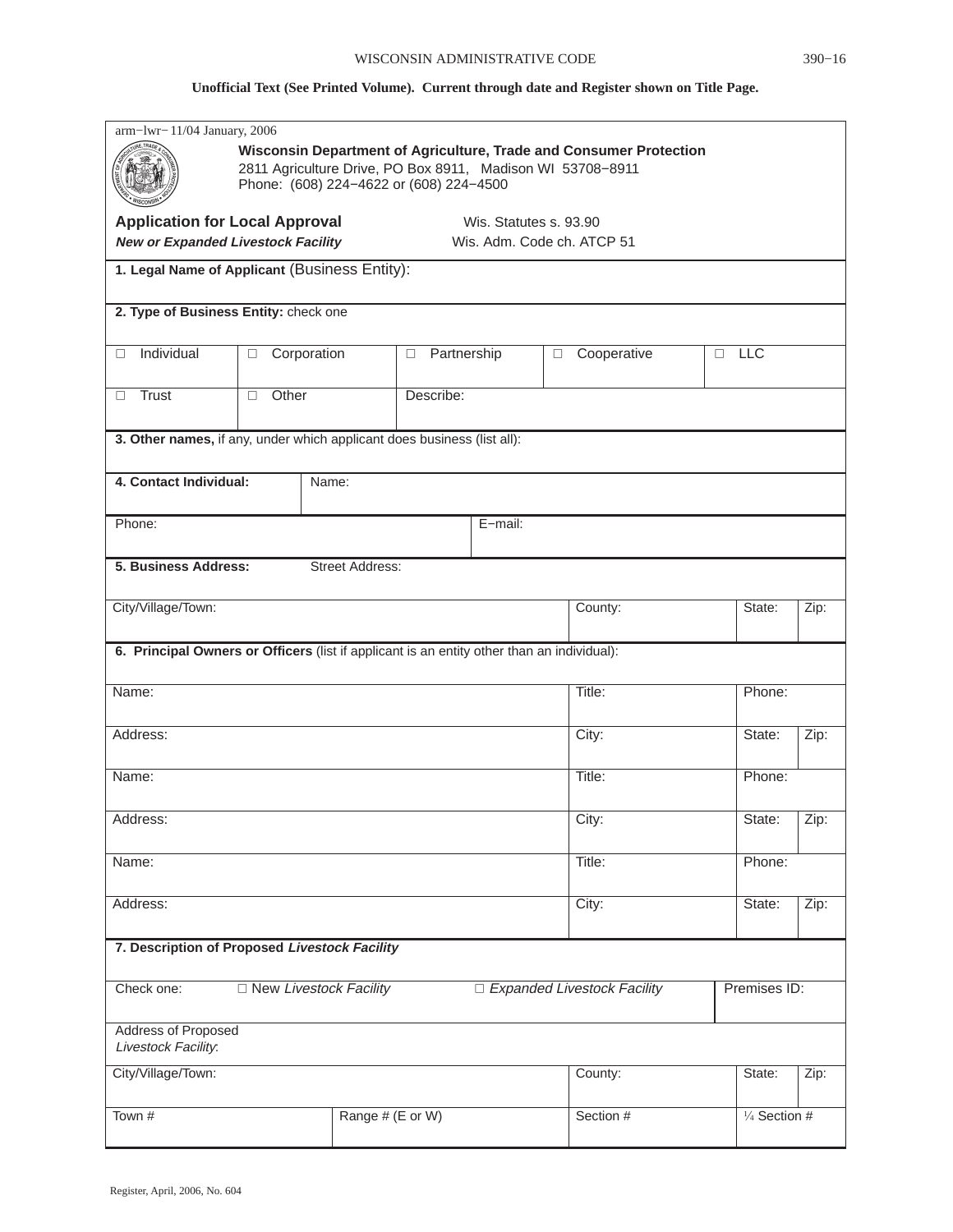| <b>Application (continued)</b>                                                                                                                                                                                                                                                                                                                                                                                                                                                                                                                                                                                                                                                                                                                                                            |
|-------------------------------------------------------------------------------------------------------------------------------------------------------------------------------------------------------------------------------------------------------------------------------------------------------------------------------------------------------------------------------------------------------------------------------------------------------------------------------------------------------------------------------------------------------------------------------------------------------------------------------------------------------------------------------------------------------------------------------------------------------------------------------------------|
| 8. Total Animal Units                                                                                                                                                                                                                                                                                                                                                                                                                                                                                                                                                                                                                                                                                                                                                                     |
| Enter total <i>animal units</i> from <b>worksheet 1:</b>                                                                                                                                                                                                                                                                                                                                                                                                                                                                                                                                                                                                                                                                                                                                  |
| <b>Total Animal Units:</b> Total Animal Units:<br>This is the maximum livestock facility size for which the<br>applicant requests approval at this time.                                                                                                                                                                                                                                                                                                                                                                                                                                                                                                                                                                                                                                  |
| 9. Area Map of Livestock Facility                                                                                                                                                                                                                                                                                                                                                                                                                                                                                                                                                                                                                                                                                                                                                         |
| Attach a scale map or aerial photo of the proposed livestock facility and surrounding area. The map or photo must<br>be appropriately sized and marked, so that it clearly and legibly shows all of the following:                                                                                                                                                                                                                                                                                                                                                                                                                                                                                                                                                                        |
| All existing and proposed livestock structures. Label each livestock structure to show structure type, and whether<br>$\bullet$<br>existing or proposed.                                                                                                                                                                                                                                                                                                                                                                                                                                                                                                                                                                                                                                  |
| The area lying within 2 miles of any of the livestock structures. Show all existing buildings, property lines, road-<br>$\bullet$<br>ways, and navigable waters lying within that area.                                                                                                                                                                                                                                                                                                                                                                                                                                                                                                                                                                                                   |
| All residences and high use buildings within 2500 ft. of any livestock structure. Show which (if any) of those build-<br>$\bullet$<br>ings are owned by the applicant, or by persons who have agreed to exclude the buildings from the applicant's odor<br>worksheet calculations.                                                                                                                                                                                                                                                                                                                                                                                                                                                                                                        |
| Topographic lines at 10 ft. elevation intervals.<br>$\bullet$                                                                                                                                                                                                                                                                                                                                                                                                                                                                                                                                                                                                                                                                                                                             |
| Map scale and north direction indicator.<br>$\bullet$                                                                                                                                                                                                                                                                                                                                                                                                                                                                                                                                                                                                                                                                                                                                     |
| 10. Site Map of Livestock Facility<br>Attach a scale map or aerial photo of the proposed livestock facility site. The map or photo shall be appropriately<br>sized and marked, so that it clearly and legibly shows all of the following:<br>All existing and proposed livestock structures. Label each livestock structure to show structure type, and whether<br>$\bullet$<br>existing or proposed.<br>The area lying within 1,000 ft. of any of the livestock structures. Show all existing buildings, property lines, road-<br>$\bullet$<br>ways, navigable waters, and known karst features within that area.<br>Topographic lines, at 2 ft. elevation intervals, for the area within 300 feet of the livestock structures.<br>$\bullet$<br>Map scale and north direction indicator. |
| 11. Location of Livestock Structures                                                                                                                                                                                                                                                                                                                                                                                                                                                                                                                                                                                                                                                                                                                                                      |
| The applicant certifies that:                                                                                                                                                                                                                                                                                                                                                                                                                                                                                                                                                                                                                                                                                                                                                             |
| All livestock structures comply with applicable local property line and road setbacks (see ATCP 51.12).<br>$\bullet$                                                                                                                                                                                                                                                                                                                                                                                                                                                                                                                                                                                                                                                                      |
| All waste storage structures comply with setbacks in ATCP 51.12(2).<br>$\bullet$                                                                                                                                                                                                                                                                                                                                                                                                                                                                                                                                                                                                                                                                                                          |
| All livestock structures comply with applicable local shoreland, wetland, and floodplain zoning ordinances (copies<br>$\bullet$<br>available from local government).                                                                                                                                                                                                                                                                                                                                                                                                                                                                                                                                                                                                                      |
| Wells comply with the Wisconsin well code (NR 811 and 812). New or substantially altered livestock structures are<br>$\bullet$<br>separated from existing wells (including neighbors' wells) by setback distances required in NR 811 and 812.                                                                                                                                                                                                                                                                                                                                                                                                                                                                                                                                             |
|                                                                                                                                                                                                                                                                                                                                                                                                                                                                                                                                                                                                                                                                                                                                                                                           |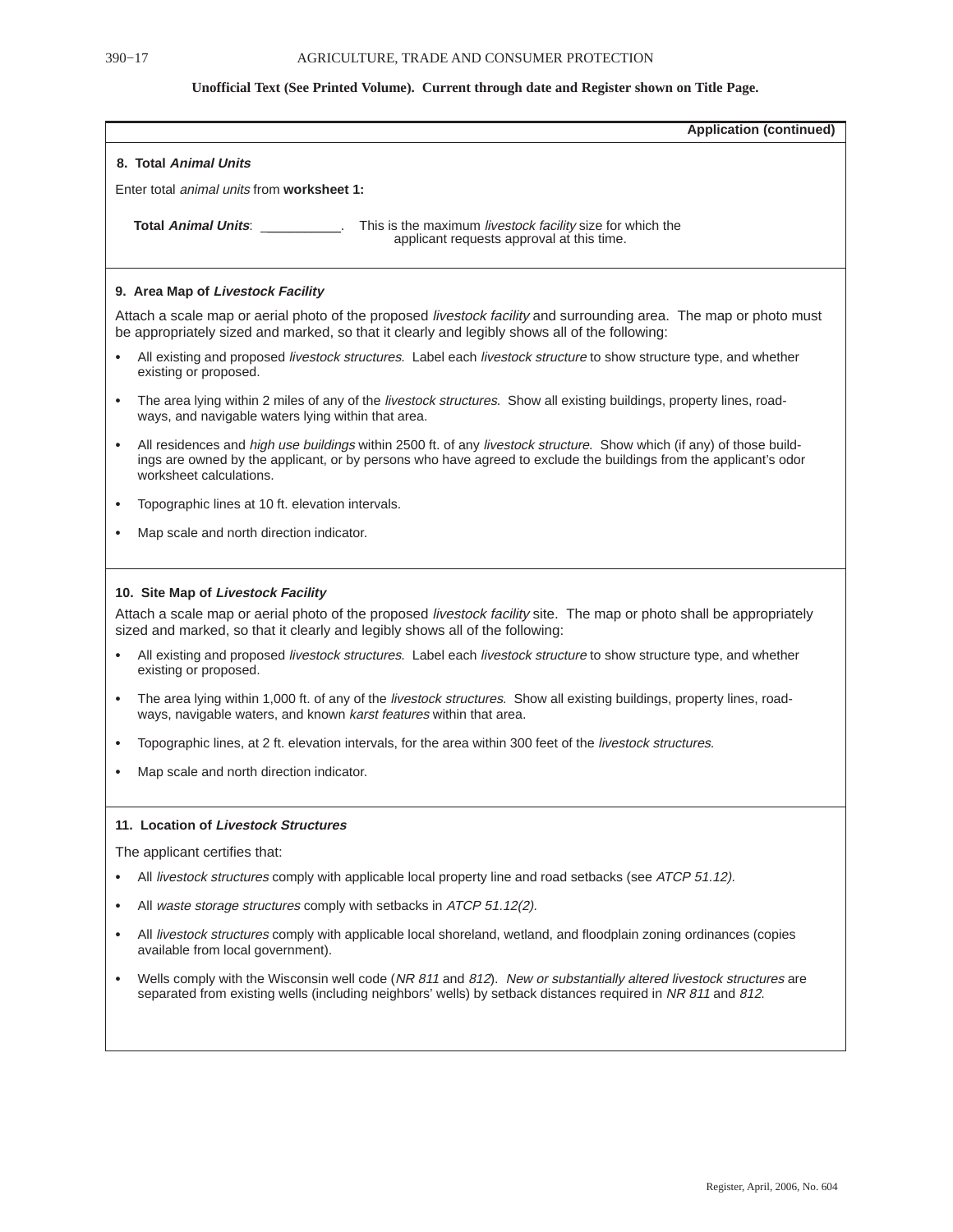**Application (continued)**

### **12. Employee Training Plan**

Attach an Employee Training Plan for employees who will work at the livestock facility. Applicant determines plan contents, as long as the plan identifies all of the following:

- Training topics including, at a minimum, nutrient management, odor management, runoff management, manure and waste handling, employee safety, and environmental incident response.
- The number and job categories of employees to be trained.
- The form and frequency of training, which at a minimum must include a plan for at least one training per year.
- Training presenters (these may include livestock facility managers, consultants or professional educators).
- A system for taking and recording attendance.

### **13. Environmental Incident Response Plan**

Attach an Environmental Incident Response Plan for the livestock facility. Applicant determines plans contents, as long as the plan identifies all of the following:

- Types of environmental incidents covered. These must include, at a minimum, overflows and spills from waste storage facilities, catastrophic system failures, manure spills during transport and application, movement of manure during or after application, catastrophic mortality disposal emergency, and odor complaints.
- The name and business telephone number of at least one individual who will handle public questions and concerns related to environmental incidents.
- The names and telephone numbers of first responders (e.g. DNR, fire departments, excavation contractors).
- Incident response procedures, including emergency response, recordkeeping and reporting procedures.

### **14. Odor Management Plan (Optional)**

An applicant required to complete the odor management worksheet may attach an *optional* odor management plan. The applicant determines plan contents, as long as the plan addresses all of the following: activities to reduce community conflict; practices used to reduce dust; practices used to reduce odor from feed storage leachate; practices used to conserve water; and practices used to reduce odor from dead animals**.**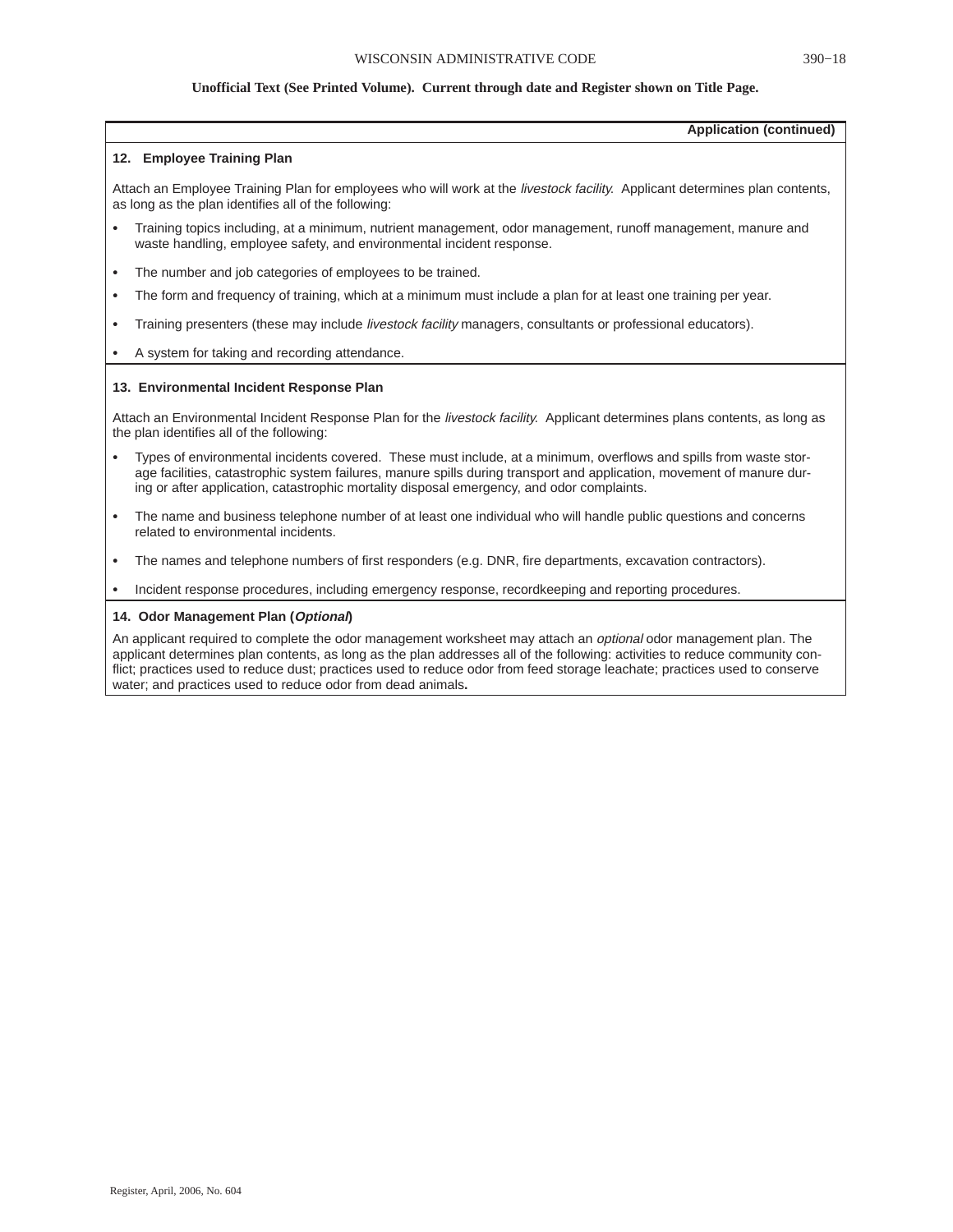|           | <b>Application (continued)</b>                                                                                                                                                                                                                                                                        |
|-----------|-------------------------------------------------------------------------------------------------------------------------------------------------------------------------------------------------------------------------------------------------------------------------------------------------------|
|           | 15. Other Laws                                                                                                                                                                                                                                                                                        |
|           | The following laws, among others, may apply to the operation of a <i>livestock facility</i> . Local approval of a <i>livestock</i><br>facility siting application is NOT based on these laws, except as specifically provided in ATCP 51. However, viola-<br>tions may have other legal consequences: |
|           | Soil conservation and nonpoint pollution laws (contact your county land conservation department). Livestock facili-<br>ties that have 1,000 or more animal units, or that discharge pollutants directly to waters of the state, must also obtain<br>a WPDES permit from DNR.                          |
| $\bullet$ | Pesticide and agricultural chemical laws administered by DATCP.                                                                                                                                                                                                                                       |
| $\bullet$ | Animal disease control laws administered by DATCP.                                                                                                                                                                                                                                                    |
| $\bullet$ | Animal mortality laws administered by DATCP.                                                                                                                                                                                                                                                          |
| $\bullet$ | Vehicle weight limits and state prohibitions against spilling waste on roads.                                                                                                                                                                                                                         |
| $\bullet$ | Food safety and animal health licenses administered by DATCP. All livestock operations must register, and some<br>(such as dairy farms) must hold a state license.                                                                                                                                    |
| $\bullet$ | Air pollution control regulations administered by DNR.                                                                                                                                                                                                                                                |
| $\bullet$ | Building, electrical, plumbing and sanitation codes administered by the Wisconsin Department of Commerce. A<br>local authority may disapprove a proposed livestock facility that violates a conforming local code.                                                                                    |
| $\bullet$ | Construction site erosion control laws administered by DNR.                                                                                                                                                                                                                                           |
| $\bullet$ | Local erosion control and stormwater management ordinances.                                                                                                                                                                                                                                           |
| ٠         | Petroleum storage laws administered by the Wisconsin Department of Commerce.                                                                                                                                                                                                                          |
|           | High capacity well regulations administered by DNR.                                                                                                                                                                                                                                                   |
|           | 16. Worksheets<br>Complete worksheets as required (follow instructions on each worksheet) and attach to application.                                                                                                                                                                                  |
|           | Worksheet 1 - Animal Units.                                                                                                                                                                                                                                                                           |
|           | Worksheet 2 – Odor Management.                                                                                                                                                                                                                                                                        |
|           | Worksheet 3 - Waste and Nutrient Management. If you hold a WPDES permit from DNR for the same proposed<br>livestock facility (for an equal or greater number of animal units), check the appropriate box on this<br>worksheet, and submit a copy of the permit with this application.                 |
|           | Worksheet 4 - Waste Storage Facilities. If you hold a WPDES permit from DNR for the same proposed livestock<br>facility (for an equal or greater number of animal units), check the appropriate box on this worksheet,<br>and submit a copy of the permit with this application.                      |
|           | Worksheet 5 – Runoff Management. If you hold a WPDES permit from DNR for the same proposed livestock facility<br>(for an equal or greater number of animal units), check the appropriate box on this worksheet, and<br>submit a copy of the permit with this application.                             |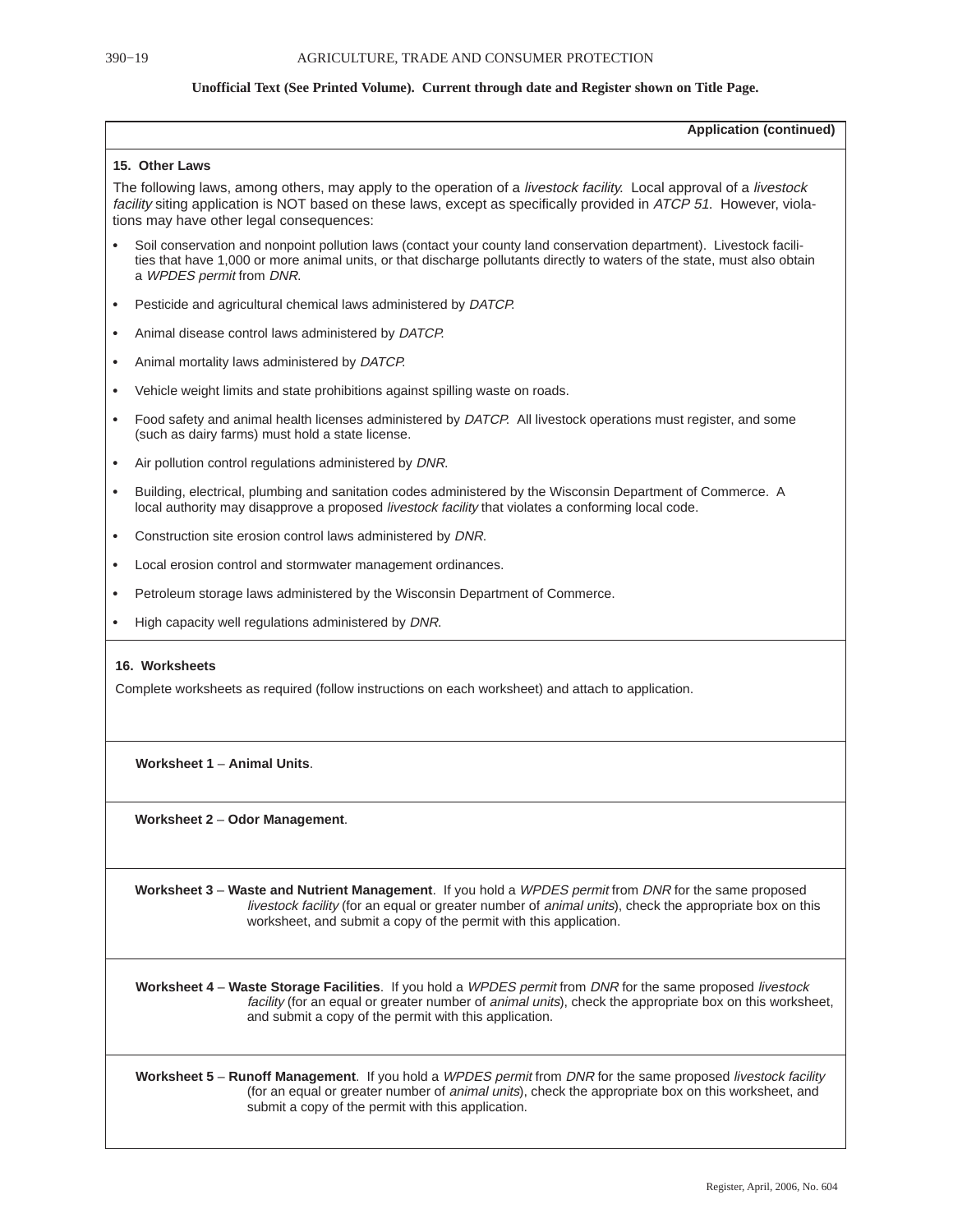|                                                                                                                                                                    | <b>Application (continued)</b> |
|--------------------------------------------------------------------------------------------------------------------------------------------------------------------|--------------------------------|
| <b>Authorized Signature:</b>                                                                                                                                       |                                |
| I certify that the information contained in this application (including worksheets and all attachments) is complete and accu-<br>rate to the best of my knowledge. |                                |
| Signature of Applicant or Authorized Representative                                                                                                                | Date                           |
| <b>Print Name</b>                                                                                                                                                  | <b>Title</b>                   |
| For Office Use Only:                                                                                                                                               |                                |
| <b>Application #:</b>                                                                                                                                              |                                |
| <b>Date Application Received:</b>                                                                                                                                  |                                |
| <b>Date Completeness Determined:</b>                                                                                                                               | Date Notice Sent to Applicant: |
| Date Notice Sent to Adjacent Landowners:                                                                                                                           |                                |
| <b>Decision Date:</b>                                                                                                                                              |                                |
| <b>Approved or Disapproved:</b>                                                                                                                                    |                                |
| Date Appeal Filed (if any):                                                                                                                                        |                                |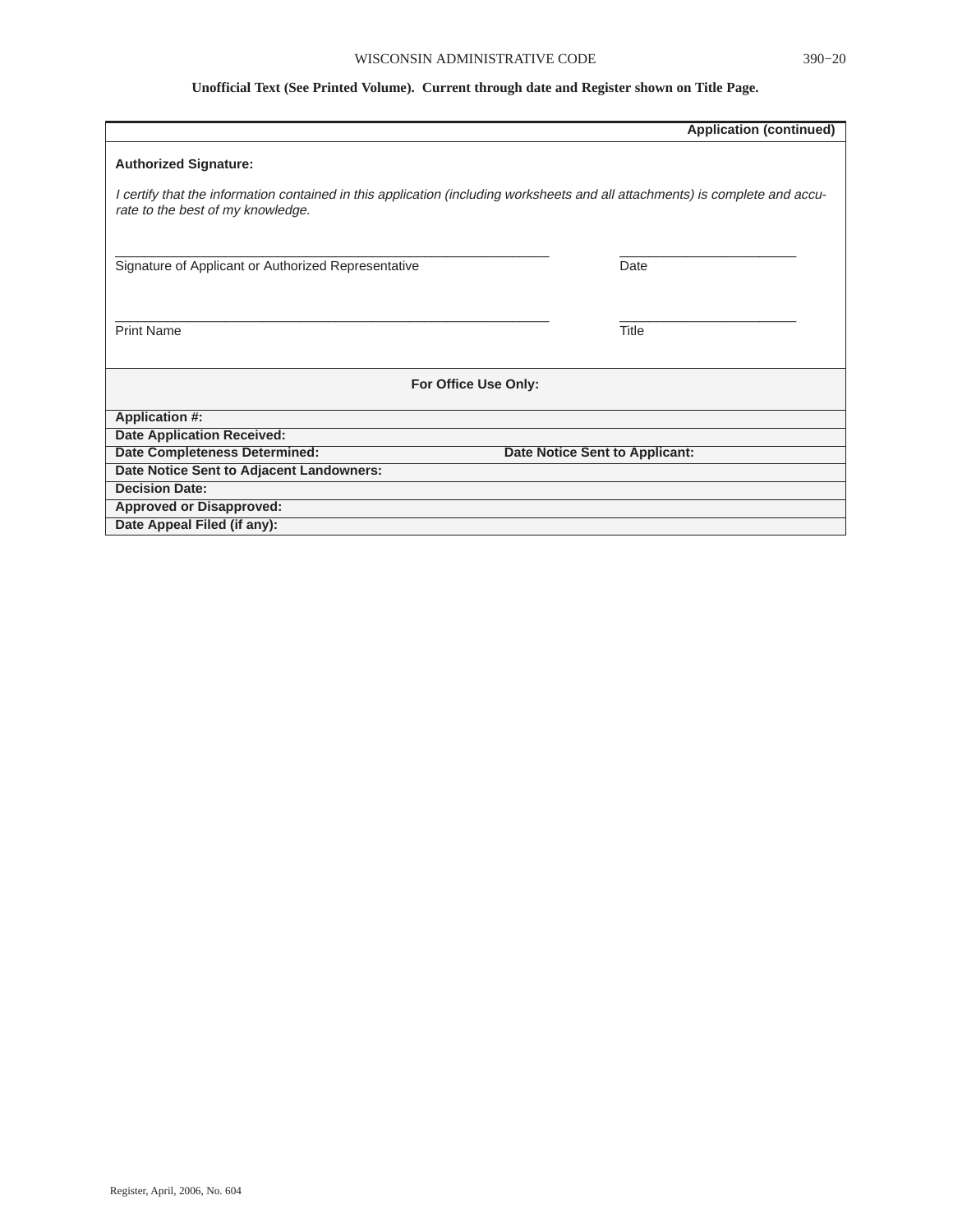arm−lwr− 11/04 January 2006



**Wisconsin Department of Agriculture, Trade and Consumer Protection** 2811 Agriculture Drive, PO Box 8911, Madison WI 53708−8911 Phone: (608) 224−4622 or (608) 224−4500

### **Worksheet 1** − **Animal Units**

**Instructions:** Use this worksheet to determine the number of animal units for which you request approval. You may request approval for a number that is large enough to accommodate current and potential future expansions. If the local government approves the requested number of *animal units*, that is the maximum number that you may keep for 90 days or more in any 12−month period. You may not exceed that number without additional approval.

To complete this worksheet:

- 1. Identify each type of livestock that you might keep at the proposed facility. Enter the maximum number of animals of each type that you might keep for at least 90 days in any 12−month period.
- 2. Multiply the number of animals of each type by the relevant Animal Unit Factor to obtain *animal units* of each type.
- 3. Sum the animal units for all livestock types to obtain the Total Animal Units for which you request approval.

| Livestock Type |                                                                 | <b>Animal Unit Factor</b> |         | <b>Animal Units For Proposed Facility</b> |     |         |
|----------------|-----------------------------------------------------------------|---------------------------|---------|-------------------------------------------|-----|---------|
|                | Example - Milking & Dry Cows                                    |                           | 1.4x    | 800                                       | $=$ | 1120 AU |
|                | Milking and Dry Cows                                            | 1.4                       | 1.4x    |                                           | $=$ |         |
| <b>Dairy</b>   | Heifers (800 lbs. to 1200 lbs.)                                 | 1.1                       | 1.1 x   |                                           | $=$ |         |
| Cattle         | Heifers (400 lbs. to 800 lbs.)                                  | 0.6                       | 0.6x    |                                           | $=$ |         |
|                | Calves (up to 400 lbs.)                                         | 0.2                       | 0.2x    |                                           | $=$ |         |
|                | Steers or Cows (600 lbs. to market)                             | 1.0                       | 1.0x    |                                           | $=$ |         |
| <b>Beef</b>    | Calves (under 600 lbs.)                                         | 0.5                       | 0.5x    |                                           | $=$ |         |
|                | Bulls (each)                                                    | 1.4                       | 1.4x    |                                           | $=$ |         |
|                | Pigs (55 lbs. to market)                                        | 0.4                       | 0.4x    |                                           | $=$ |         |
| <b>Swine</b>   | Pigs (up to 55 lbs.)                                            | 0.1                       | 0.1 x   |                                           | $=$ |         |
|                | Sows (each)                                                     | 0.4                       | 0.4x    |                                           | $=$ |         |
|                | Boars (each)                                                    | 0.5                       | 0.5x    |                                           | $=$ |         |
|                | Layers (each)                                                   | 0.01                      | 0.01 x  |                                           | $=$ |         |
|                | Broilers (each)                                                 | 0.005                     | 0.005 x |                                           | $=$ |         |
|                | Broilers - continuous overflow watering                         | 0.01                      | 0.01 x  |                                           | $=$ |         |
| <b>Poultry</b> | Layers or Broilers - liquid manure sys-<br>tem                  | 0.033                     | 0.033 x |                                           | $=$ |         |
|                | Ducks - wet lot (each)                                          | 0.2                       | 0.2 x   |                                           | $=$ |         |
|                | Ducks - dry lot (each)                                          | 0.01                      | 0.01 x  |                                           | $=$ |         |
|                | Turkeys (each)                                                  | 0.018                     | 0.018x  |                                           | $=$ |         |
| Sheep (each)   |                                                                 | 0.1                       | 0.1 x   |                                           | $=$ |         |
| Goats (each)   |                                                                 | 0.1                       | 0.1 x   |                                           | $=$ |         |
|                | <b>Total Animal Units for Which Applicant Requests Approval</b> |                           |         | $=$                                       |     |         |

 $\_$  , and the set of the set of the set of the set of the set of the set of the set of the set of the set of the set of the set of the set of the set of the set of the set of the set of the set of the set of the set of th Signature of Applicant or Authorized Representative Date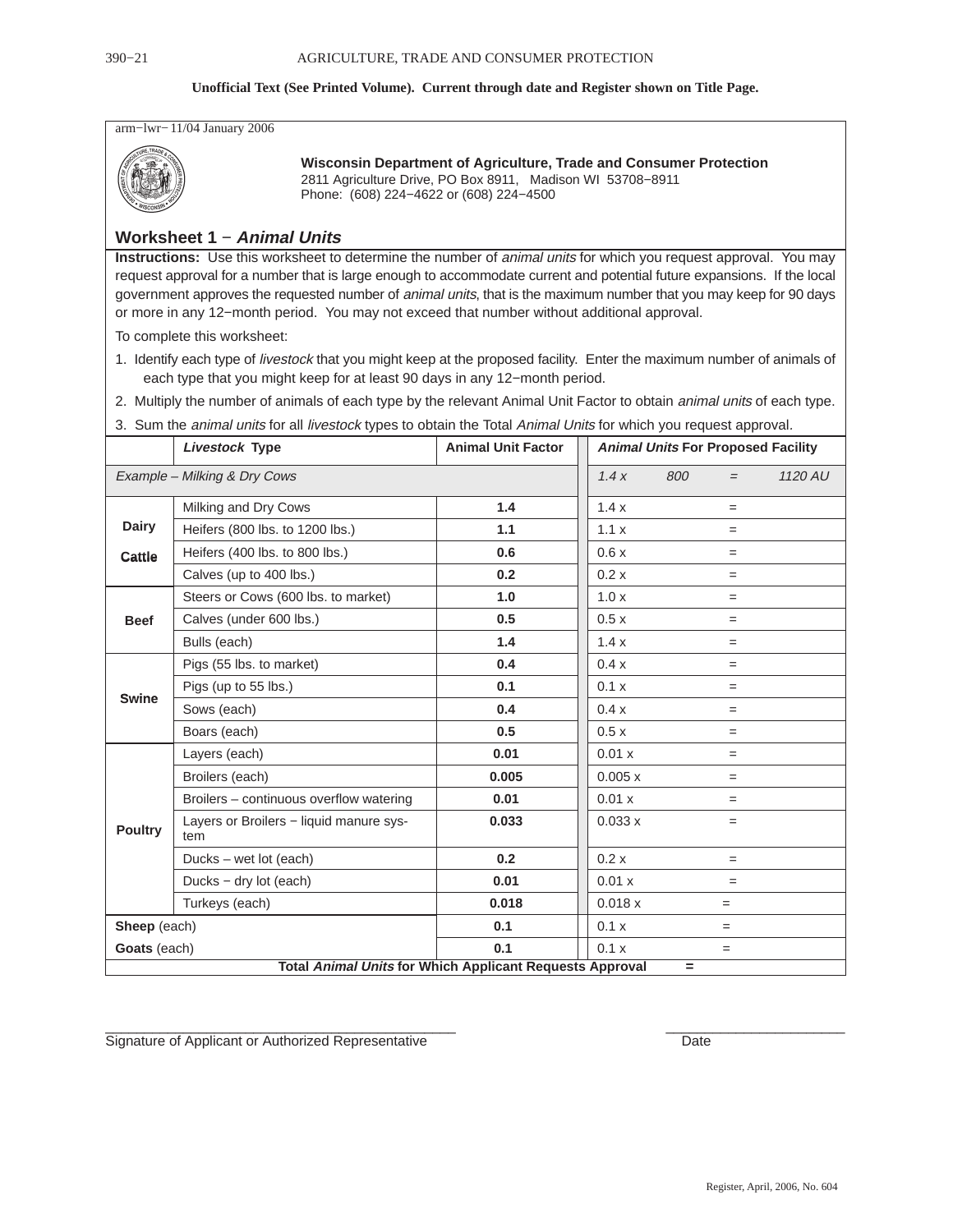| Arm-1wr-11/04 January 2006           | Wisconsin Department of Agriculture, Trade and Consumer Protection<br>2811 Agriculture Drive, PO Box 8911, Madison WI 53708-8911<br>Phone: (608) 224-4622 or (608) 224-4500                                                                                                                                                                             |
|--------------------------------------|---------------------------------------------------------------------------------------------------------------------------------------------------------------------------------------------------------------------------------------------------------------------------------------------------------------------------------------------------------|
| <b>Worksheet 2 - Odor Management</b> |                                                                                                                                                                                                                                                                                                                                                         |
|                                      | Instructions: This worksheet addresses odor from livestock structures. You are NOT required to complete this work-<br>sheet if any of the following apply (check box if applicable):                                                                                                                                                                    |
| $\Box$                               | I am requesting approval for a <i>new livestock facility</i> with fewer than 500 <i>animal units.</i>                                                                                                                                                                                                                                                   |
| $\Box$                               | I am requesting approval for an expanded livestock facility with fewer than 1,000 animal units.                                                                                                                                                                                                                                                         |
| ⊔                                    | All <i>livestock structures</i> will be at least 2500 ft. from the nearest affected neighbor.                                                                                                                                                                                                                                                           |
|                                      | If you checked any of the above boxes, just sign below and submit this page with your application. If you did NOT check<br>any of the above boxes, you must complete this worksheet to calculate the odor score (Box 4) for your proposed livestock<br>facility. To meet the odor management standard, you must have a total odor score of 500 or more. |
|                                      | If livestock structures are located in clusters that are separated by more than 750 feet, you may elect to complete a sepa-<br>rate worksheet for each <i>cluster</i> . If you choose that option, each <i>cluster</i> must meet the odor management standard.                                                                                          |
| http://www.datcp.state.wi.us.        | A complete worksheet must include Tables A and B. You may use a convenient automated spreadsheet in place of<br>Tables A and B if you prefer (submit spreadsheet output instead of tables, results will be identical). However, you must<br>still sign and submit this signature page. The spreadsheet is available at the DATCP website,               |
|                                      | TO COMPLETE THIS WORKSHEET, FOLLOW THESE STEPS:                                                                                                                                                                                                                                                                                                         |
| Odor in Box 3 below (NOT Box 1).     | Step 1: Complete Table A to determine the Predicted Odor from your livestock structures. Enter the Predicted                                                                                                                                                                                                                                            |
| Box 2).                              | Step 2: Complete Table B to determine your Separation Score. Enter your Separation Score in Box 1 below. (NOT                                                                                                                                                                                                                                           |

**Step 3: Enter your management credits in Box 2 (maximum 100 points).** All applicants may enter 80 points for completing required incident response and employee training plans (described on page A−3). Applicants completing an optional odor management plan (described on page A−3), may add an additional 20 points. Applicants determine plan contents, as long as the plan addresses the required topics.

**Step 4: Add Box 1 and Box 2. Subtract Box 3 and enter the total in Box 4. This is your Odor Score.**



**A local government must approve a livestock facility with an odor score of 500 or more (Box 4). You may add odor control practices to increase your odor score to 500 or more. A local government may approve, but is not required to approve, a livestock facility with an odor score less than 500 but not less than 470.**

Signature of Applicant or Authorized Representative **Date** Date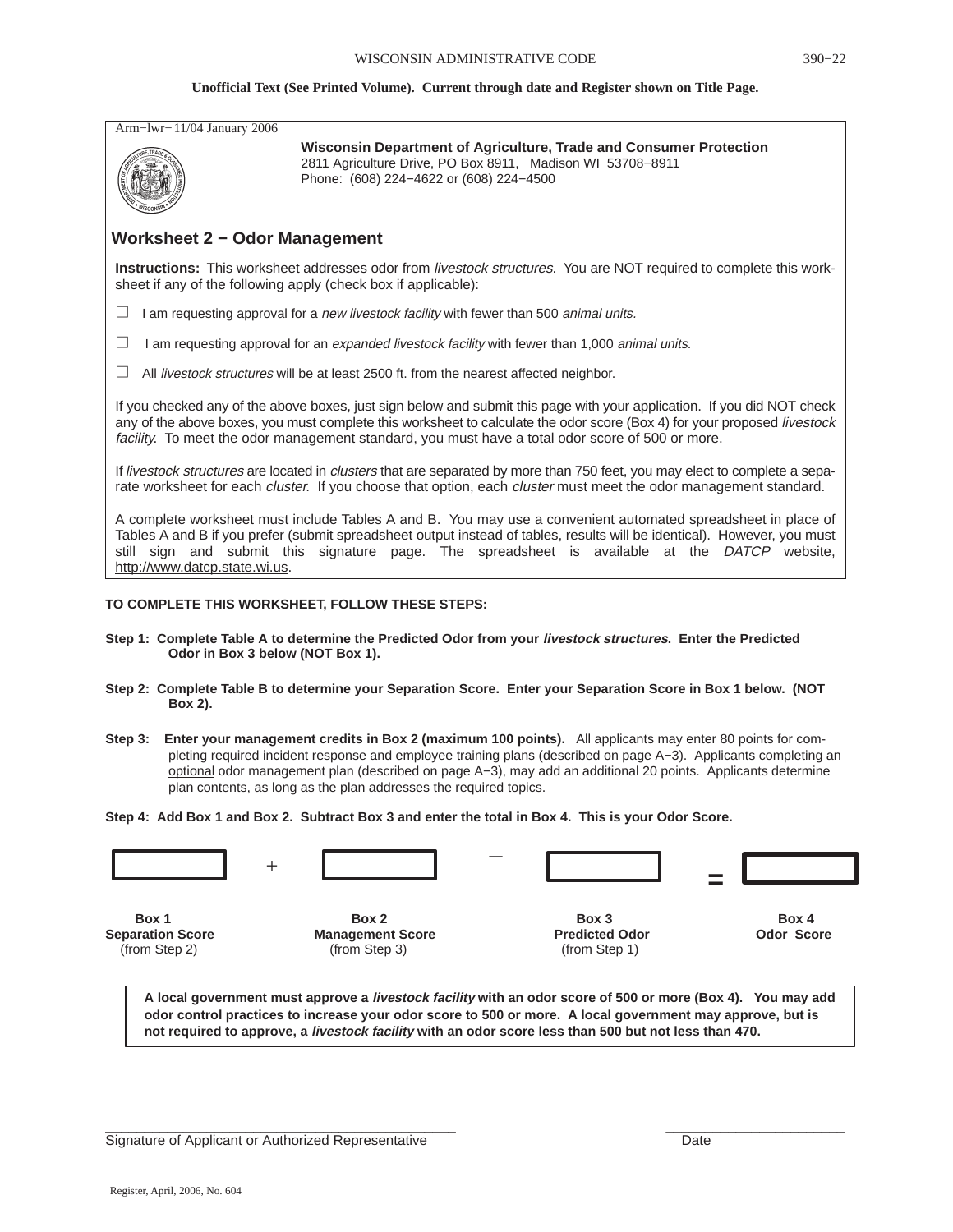# TABLE A: Predicted Odor from *Livestock Structures* Worksheet 2 (continued) TABLE A: Predicted Odor from Livestock Structures

## Worksheet 2 (continued)

I ADLE A. FIBUICIBU UUOI IIOIII LIVESIOCA SIIUCIUIES<br>Instructions: Complet Table A. You must measure all structures to the same affected neighbor. If the nearest neighbor is not the same for all livestock structures, you w once for each close neighbor. Compare the "H" Total of the table for each neighbor. The neighbor that has the lowest weighted distance is considered your nearest affected neighbor, and you should use Instructions: Complete Table A. You must measure all structures to the same affected neighbor. If the nearest neighbor is not the same for all livestock structures, you will need to complete the table that table to complete the odor worksheet. Enter the Column F total on page A-6 in **Box 3.** Enter the Column G result on page A-8 in **Table B, Step 1**. Add lines or use additional sheet, if needed, to list all structures.

### 1. Animal Housing Areas – List each 1. Animal Housing Areas - List each

| columns F & G<br>Jistance (ft.)<br>Column H<br>Weighted<br>Multiply                                                                                                                                                                        |           |  |  |
|--------------------------------------------------------------------------------------------------------------------------------------------------------------------------------------------------------------------------------------------|-----------|--|--|
| heighbor's bldg. Measure<br>Affected Neighbor(ft)<br>the bidg to corner of the<br>Distance to Nearest<br>Measure from corner of<br>all to the same neighbor<br>Column <sub>G</sub>                                                         |           |  |  |
| columns B, C,<br>Column F<br>Predicted<br>Multiply<br>and $E$<br><b>Odor</b>                                                                                                                                                               |           |  |  |
| List all that apply to<br>Each from Chart 3.<br>Enter "1" if none.<br><b>Jdor Control</b><br>Multiplier for<br>Column E<br>Practice                                                                                                        |           |  |  |
| each housing area,<br>List all that apply to<br>Practice Codes<br>Odor Control<br>from Chart 3<br>Column D                                                                                                                                 |           |  |  |
| parlors. Express in 10,000s.<br>Use occupied animal area<br>holding areas and milking<br>only. Exclude feed alleys,<br>iĝ<br>Housing Area (Ft2)<br>$(Ex: 15.523 \text{ ft}^2 = 1.5$<br>Column C                                            |           |  |  |
| From Chart 2<br>Generation<br>Column <sub>B</sub><br>Number<br><b>Odor</b>                                                                                                                                                                 |           |  |  |
| Manure Management Type<br>from Chart 2. You may exclude<br>up to 1000 calf hutches and 4<br>Enter your housing buildings<br>and the related 4-letter code<br>structures less than the sq.<br>footage listed in Chart 2.<br><b>Column A</b> | <u>(B</u> |  |  |

## 2. Waste Storage Facilities - List each 2. Waste Storage Facilities - List each

| Column A                  | Column <sub>B</sub> | Column C                                  | Column D                    | Column E               | Column F      | Column G                                | Column H       |
|---------------------------|---------------------|-------------------------------------------|-----------------------------|------------------------|---------------|-----------------------------------------|----------------|
| <b>Naste Storage Type</b> | <b>Odor</b>         | Exposed Surface Area                      | Odor Control                | <b>Aultiplier for</b>  | Predicted     | <b>Distance to Nearest</b>              | Weighted       |
| Enter 4-letter type code  | Generation          | f <sup>2</sup><br>Measure surface area (f | <b>Practice Codes</b>       | <b>Odor Control</b>    | <b>Odor</b>   | Affected Neighbor (ft)                  | Distance (ft.) |
| from Chart 2              | Number              | when pit is filled to capacity,           | List all that apply to each | Practice               | Multiply      | Measure from top inside                 | Multiply       |
|                           | From Chart 2        | excluding freeboard. Enter in             | facility from Chart 3       | List all that apply to | columns B, C, | edge to neighbor's bldg                 | columns F & G  |
|                           |                     | $(Ex: 75,575 = 7.56)$<br>10,000's.        |                             | each from Chart 3.     | and $E$       | corner. Measure to the<br>same neighbor |                |
|                           |                     |                                           |                             | Enter "1" if none.     |               |                                         |                |
|                           |                     |                                           |                             |                        |               |                                         |                |
| සු<br>ධ                   |                     |                                           |                             |                        |               |                                         |                |
| ပ္လ                       |                     |                                           |                             |                        |               |                                         |                |
|                           |                     |                                           |                             |                        |               |                                         |                |
|                           |                     |                                           |                             |                        |               |                                         |                |

# 3. Animal Lots – List each

| $\vdots$                 |                     |                                    |                             |                        |                  |                           |                       |  |
|--------------------------|---------------------|------------------------------------|-----------------------------|------------------------|------------------|---------------------------|-----------------------|--|
| Column A                 | Column <sub>B</sub> | Column C                           | Column D                    | Column E               | Column F         | Column G                  | Column H              |  |
| <b>Animal Lot Type</b>   | Odor                | Animal Lot Area (ft <sup>2</sup> ) | <b>Odor Control</b>         | <b>Multiplier for</b>  | <b>Predicted</b> | Distance to Nearest       | Weighted              |  |
|                          | Generation          | Enter in 10,000's                  | <b>Practice Codes</b>       | <b>Odor Control</b>    | Odor             | Affected Neighbor(ft)     | <b>Distance (ft.)</b> |  |
| Enter 4-letter type code | Number              | $(Ex. 7438 = .74)$                 | List all that apply to each | Practice               | Multiply         | Measure from corner to    | Multiply              |  |
| from Chart 2             |                     |                                    | facility from Chart 3       | List all that apply to | columns B, C,    | corner. Measure all       | columns F & G         |  |
|                          | From Chart 2        |                                    |                             | each from Chart 3.     | and $E$          | structures to the same    |                       |  |
|                          |                     |                                    |                             | Enter "1" if none.     |                  | neighbor.                 |                       |  |
| ર્જ                      |                     |                                    |                             |                        |                  |                           |                       |  |
| ஐ்                       |                     |                                    |                             |                        |                  |                           |                       |  |
|                          |                     |                                    |                             |                        |                  |                           |                       |  |
|                          |                     |                                    |                             |                        |                  |                           |                       |  |
|                          |                     |                                    |                             |                        | F Total          | G = (H Total) + (F Total) | H Total               |  |

Enter on page A-6, Box 3

Enter on page<br>A-6, Box 3

Enter on page A-8, Table B, Step 1

Enter on page A-8,<br>Table B, Step 1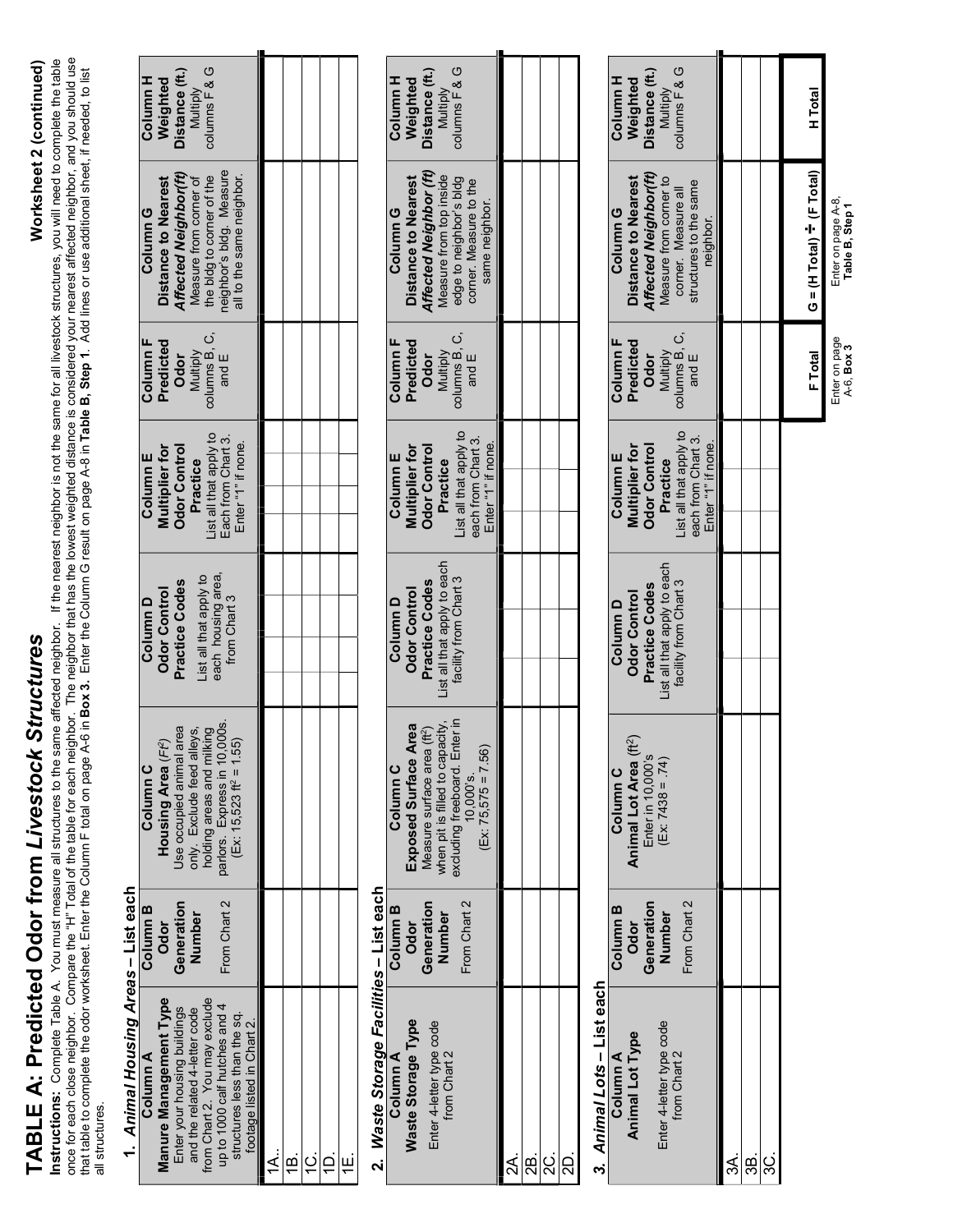### **Table B: Separation Score**

### **Worksheet 2 (continued)**

| <b>Table B: Separation Score</b>                                                                                           |                   |                                   | <b>Chart 1: Separation Score</b>     |                    |                     |
|----------------------------------------------------------------------------------------------------------------------------|-------------------|-----------------------------------|--------------------------------------|--------------------|---------------------|
| <b>INSTRUCTIONS</b>                                                                                                        |                   |                                   | Wind-                                |                    |                     |
|                                                                                                                            |                   | <b>RESULTS</b>                    | <b>Adjusted</b><br><b>Separation</b> | <b>Low Density</b> | <b>High Density</b> |
| Step 1: Enter, at right, the result<br>from Table A, Column G (page A-7).                                                  |                   | Distance (ft.) to                 | Distance (ft.)                       |                    |                     |
|                                                                                                                            |                   | <b>Nearest</b><br><b>Affected</b> | $0 - 99$                             | 505                | 503                 |
|                                                                                                                            |                   | Neighbor:                         | $100 - 149$                          | 506                | 504                 |
| Step 2: Select multiplier based on the<br>compass direction looking from the<br>livestock facility to the nearest affected |                   |                                   | 150-199                              | 511                | 507                 |
|                                                                                                                            |                   |                                   | $200 - 249$                          | 516                | 510                 |
|                                                                                                                            |                   | <b>Multiplier:</b>                | 250-299                              | 521                | 514                 |
|                                                                                                                            |                   |                                   | $300 - 349$                          | 527                | 518                 |
| neighbor. Enter at right.                                                                                                  |                   |                                   | 350-399                              | 534                | 523                 |
| <b>Compass</b><br><b>Direction</b>                                                                                         | <b>Multiplier</b> |                                   | 400-449                              | 541                | 528                 |
|                                                                                                                            |                   |                                   | 450-499                              | 548                | 533                 |
| North                                                                                                                      | 1.0               |                                   | 500-599                              | 560                | 542                 |
| Northeast                                                                                                                  | 1.0               |                                   | 600-699                              | 577                | 555                 |
| East                                                                                                                       | 1.1               |                                   | 700-799                              | 595                | 569                 |
| Southeast                                                                                                                  | 1.2               |                                   | 800-899                              | 615                | 585                 |
|                                                                                                                            |                   |                                   | $900 - 999$                          | 636                | 601                 |
| South                                                                                                                      | 1.2               |                                   | 1000-1099                            | 658                | 619                 |
| 1.2<br>Southwest<br>West<br>1.3                                                                                            |                   |                                   | 1100-1199                            | 681                | 637                 |
|                                                                                                                            |                   |                                   | 1200-1299                            | 705                | 657                 |
| Northwest<br>1.1                                                                                                           |                   |                                   | 1300-1399                            | 730                |                     |
|                                                                                                                            |                   | Wind-Adjusted                     | 1400-1499                            | 756                |                     |
| Step 3: Calculate wind-adjusted<br>separation distance (Distance to                                                        |                   | <b>Separation</b>                 | 1500-1599                            | 783                |                     |
| nearest affected neighbor x multi-<br>plier). Enter at right.                                                              |                   | Distance (ft.)                    | 1600-1699                            | 810                |                     |
|                                                                                                                            |                   | Low or High                       | 1700-1799                            | 839                |                     |
| Step 4: Determine affected neighbor                                                                                        |                   | Density?                          | 1800-1899                            | 868                |                     |
| density and enter at right:<br>Low density = No more than 5 resi-                                                          |                   |                                   | 1900-1999                            | 899                |                     |
| dences and no high-use buildings                                                                                           |                   |                                   | 2000-2099                            | 930                |                     |
| within 1300 ft of each structure.                                                                                          |                   |                                   | 2100-2199                            | 962                |                     |
| High density = $6$ or more resi-<br>dences or at least one high-use                                                        |                   |                                   | 2200-2299                            | 994                |                     |
| building within 1300 ft of each                                                                                            |                   |                                   | 2300-2399                            | 1027               |                     |
| structure.                                                                                                                 |                   |                                   | 2400-2499                            | 1061               |                     |
| Step 5: Use results above and Chart                                                                                        |                   | <b>Separation</b>                 | 2500-2749                            | 1123               |                     |
| 1 to find your Separation Score.<br>Enter at right and on Page A-6 in                                                      |                   | <b>Score</b>                      | 2750-2999                            | 1214               |                     |
| <b>Box 1.</b>                                                                                                              |                   |                                   | 3000-3249                            | 1309               |                     |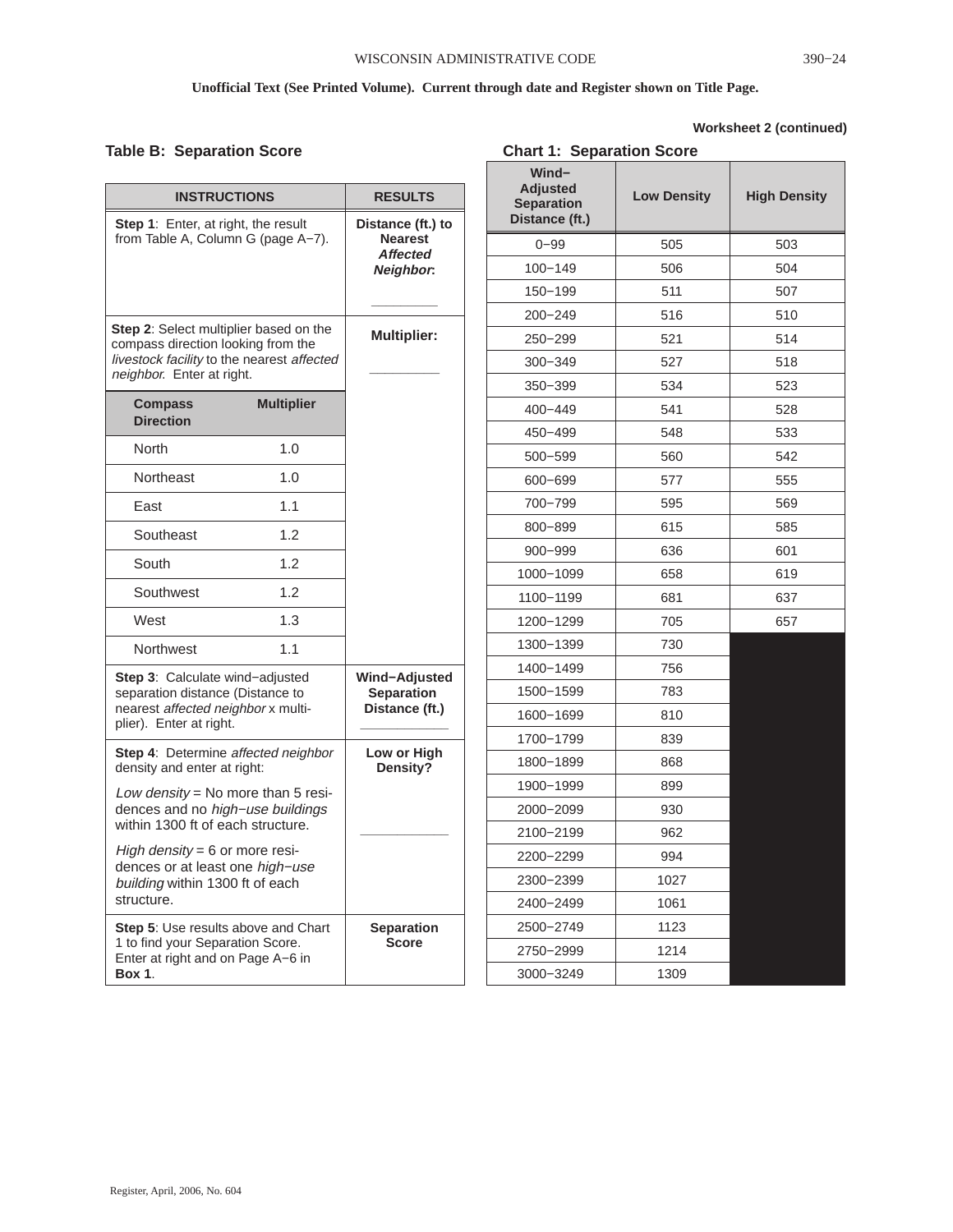### **Worksheet 2 (continued)**

| <b>Animal Housing</b><br>Area Type              | Housing/<br><b>Management</b><br><b>Type Code</b> | <b>Manure Management Method</b>                 | Odor<br><b>Generation</b><br><b>Number</b> | <b>Exempt Buildings</b><br>Maximum Size (ft <sup>2</sup> )<br>(May exclude up to 4) |
|-------------------------------------------------|---------------------------------------------------|-------------------------------------------------|--------------------------------------------|-------------------------------------------------------------------------------------|
| <b>Dairy Stanchion</b>                          | <b>DSDC</b>                                       | Daily to weekly cleaning                        | $\overline{2}$                             | 7500                                                                                |
| <b>Dairy Free Stall</b>                         | <b>DBSS</b>                                       | Slatted floor (includes floor and pit<br>below) | 6                                          | 2500                                                                                |
| and<br><b>Beef &amp; Dairy</b>                  | <b>DBSC</b>                                       | Scrape                                          | $\overline{4}$                             | 3500                                                                                |
| <b>Heifers</b>                                  | <b>DBAF</b>                                       | Alley flush to storage                          | 10                                         | 1500                                                                                |
| (Forage Ration)                                 | <b>DBBP</b>                                       | Bedded pack                                     | 2                                          | 7500                                                                                |
| <b>Beef Finishing</b>                           | <b>BFSF</b>                                       | Slatted floor (includes floor and pit<br>below) | 12                                         | 1000                                                                                |
| (High Energy<br>Ration)                         | <b>BFSC</b>                                       | Scrape                                          | 8                                          | 2000                                                                                |
|                                                 | <b>BFBP</b>                                       | Bedded pack                                     | $\overline{4}$                             | 3500                                                                                |
| <b>Pork Gestation/</b><br><b>Farrow/Nursery</b> | <b>PGSF</b>                                       | Slatted floor (includes floor and pit<br>below) | 46                                         | N/A                                                                                 |
|                                                 | <b>PGPP</b>                                       | Pull plug to storage                            | 22                                         | N/A                                                                                 |
|                                                 | <b>PFSF</b>                                       | Slatted floor (includes floor and pit<br>below) | 34                                         | N/A                                                                                 |
| <b>Pork Finishing</b>                           | PFPP                                              | Pull plug to storage                            | 20                                         | N/A                                                                                 |
|                                                 | <b>PFSS</b>                                       | Scrape systems to storage                       | 11                                         | 1500                                                                                |
|                                                 | <b>PFDB</b>                                       | Deep bedded                                     | $\overline{4}$                             | 3500                                                                                |
|                                                 | PBLT                                              | Broiler (litter)                                | 1                                          | 15000                                                                               |
| <b>Poultry</b>                                  | <b>PDLQ</b>                                       | Ducks (liquid)                                  | 20                                         | N/A                                                                                 |
|                                                 | <b>PLAY</b>                                       | Layers                                          | 20                                         | N/A                                                                                 |
|                                                 | PTDL                                              | Turkey and Ducks (litter)                       | 2                                          | 7500                                                                                |

**Chart 2: Odor Generation Numbers**

| <b>Type</b><br><b>Codes</b> | <b>Waste Storage Facility Types</b><br>Note: Storage under slatted floor is addressed under animal housing. | Odor<br>Generation<br><b>Number</b> |
|-----------------------------|-------------------------------------------------------------------------------------------------------------|-------------------------------------|
| <b>WSSS</b>                 | Solid (stack)                                                                                               |                                     |
| WSLT                        | Long term (6 months or longer as determined in Column E of worksheet 3)                                     | 13                                  |
| WSST                        | Short term (less than 6 months as determined in Column E of worksheet 3)                                    | 28                                  |

| <b>Animal Lot Codes</b> | <b>Animal Lot Types</b> |                        | <b>Odor Generation Number</b> |
|-------------------------|-------------------------|------------------------|-------------------------------|
| ALPV                    | Paved                   |                        |                               |
| <b>UPDB</b>             | <b>Unpaved</b>          | Dairy/Beef/Sheep/Goats |                               |
| <b>UPSW</b>             |                         | Swine/Poultry          | 11                            |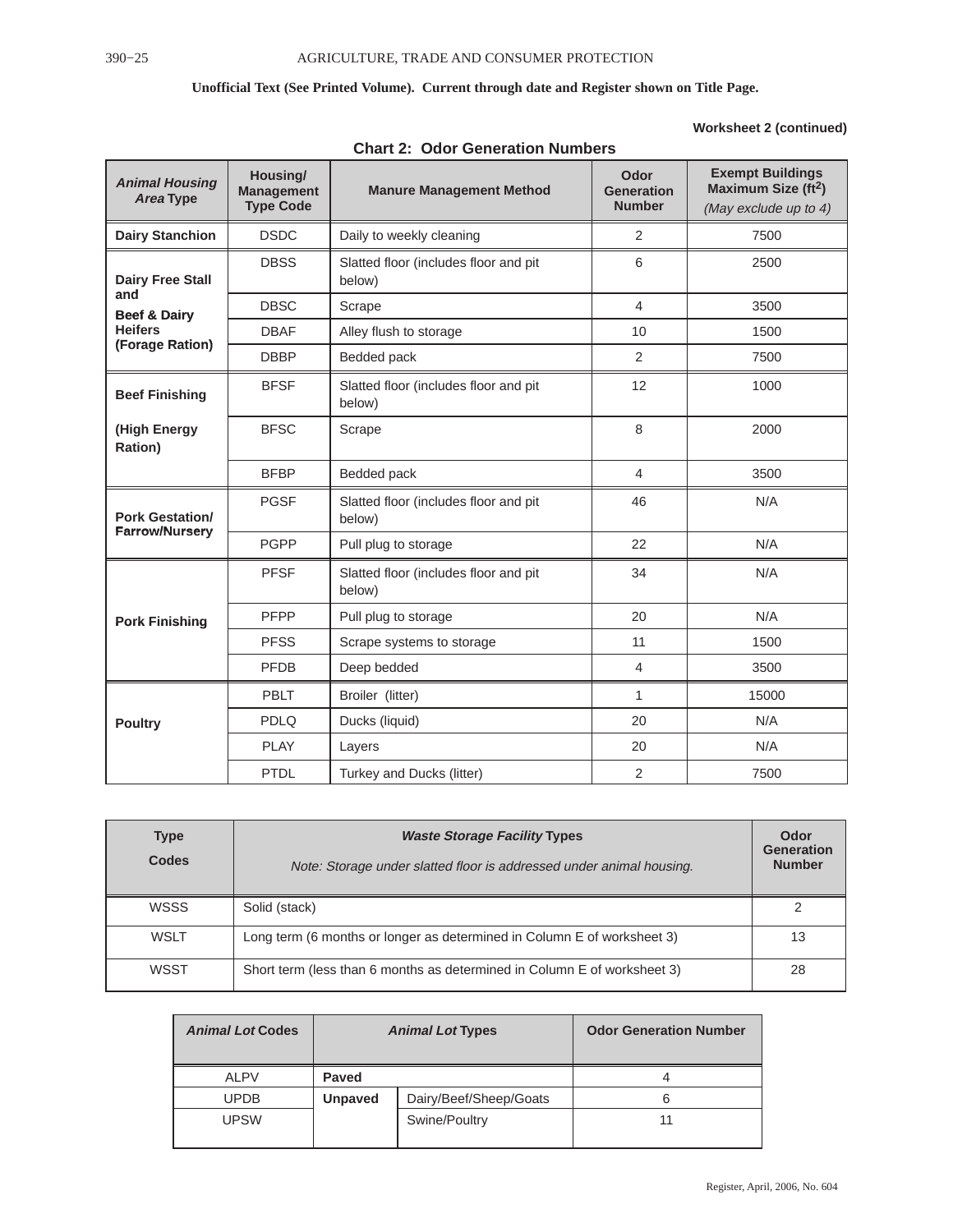| <b>Category</b>      | <b>Practice</b><br>Code | <b>Practice Name</b><br>(Practices must meet specifications<br>on pages A-11 to A-13) | Multiplier* |
|----------------------|-------------------------|---------------------------------------------------------------------------------------|-------------|
|                      |                         | <b>Animal Housing Area</b>                                                            |             |
| A                    | A1                      | Diet manipulation                                                                     | 0.8         |
|                      | <b>B1</b>               | Bio-filter                                                                            | 0.1         |
| в                    | <b>B2</b>               | Vegetable oil sprinkling (for swine only)                                             | 0.4         |
| (Choose only 1)      | B <sub>3</sub>          | Fresh water flush                                                                     | 0.4         |
|                      | <b>B4</b>               | Treated water flush                                                                   | 0.7         |
|                      | B <sub>5</sub>          | Air Dam (for swine only)                                                              | 0.9         |
| $\mathbf c$          | C <sub>1</sub>          | Windbreak (includes man-made berms)                                                   | 0.9         |
| D                    | D <sub>1</sub>          | Frequent cleaning of animal housing area                                              | 0.9         |
|                      |                         | <b>Waste Storage Facilities</b>                                                       |             |
|                      | E <sub>1</sub>          | Anaerobic digestion                                                                   | 0.2         |
|                      | E <sub>2</sub>          | Chemical or biological additives                                                      | 0.8         |
| Е<br>(Choose only 1) | E <sub>3</sub>          | Compost                                                                               | 0.2         |
| E <sub>4</sub>       |                         | Solids Separation and Reduction                                                       | 0.6         |
|                      | E <sub>5</sub>          | <b>Water Treatment</b>                                                                | 0.1         |
| F <sub>1</sub>       |                         | Aeration                                                                              | 0.3         |
| F <sub>2</sub>       |                         | Bio-cover                                                                             | 0.4         |
| F                    | F <sub>3</sub>          | Geotextile cover                                                                      | 0.5         |
| (Choose only 1)      | F4                      | Impermeable cover                                                                     | 0.1         |
|                      | F <sub>5</sub>          | Natural crust                                                                         | 0.3         |
|                      | F <sub>6</sub>          | <b>Bottom fill</b>                                                                    | 0.9         |
| G                    | G <sub>1</sub>          | Windbreak (includes man-made berms)                                                   | 0.9         |
|                      |                         | <b>Animal Lots</b>                                                                    |             |
| н                    | H1                      | Frequent cleaning of animal lot                                                       | 0.4         |
| (Choose only 1)      | H <sub>2</sub>          | Drag animal lot                                                                       | 0.5         |
| I.                   | $\vert$ 1               | Animal lot moisture control                                                           | 0.8         |
| J                    | J1                      | Windbreak (includes man-made berms)                                                   | 0.9         |

### **Chart 3: Odor Control Practices**

\*Smaller multiplier = more odor controlled (e.g. a multiplier of 0.4 represents a 60% control).

### **Innovative Odor Control Practices (all odor sources):**

You may take credit for odor control practices not listed in Chart 3 if DATCP pre−approves a multiplier for each of those practices. Follow the procedure in ATCP 51.14(5)(c) to obtain DATCP approval. If you obtain DATCP approval, you may include the approved practice and multiplier in odor worksheet calculations in the same manner as for odor control practices listed in Chart 3 (attach DATCP approval to your application).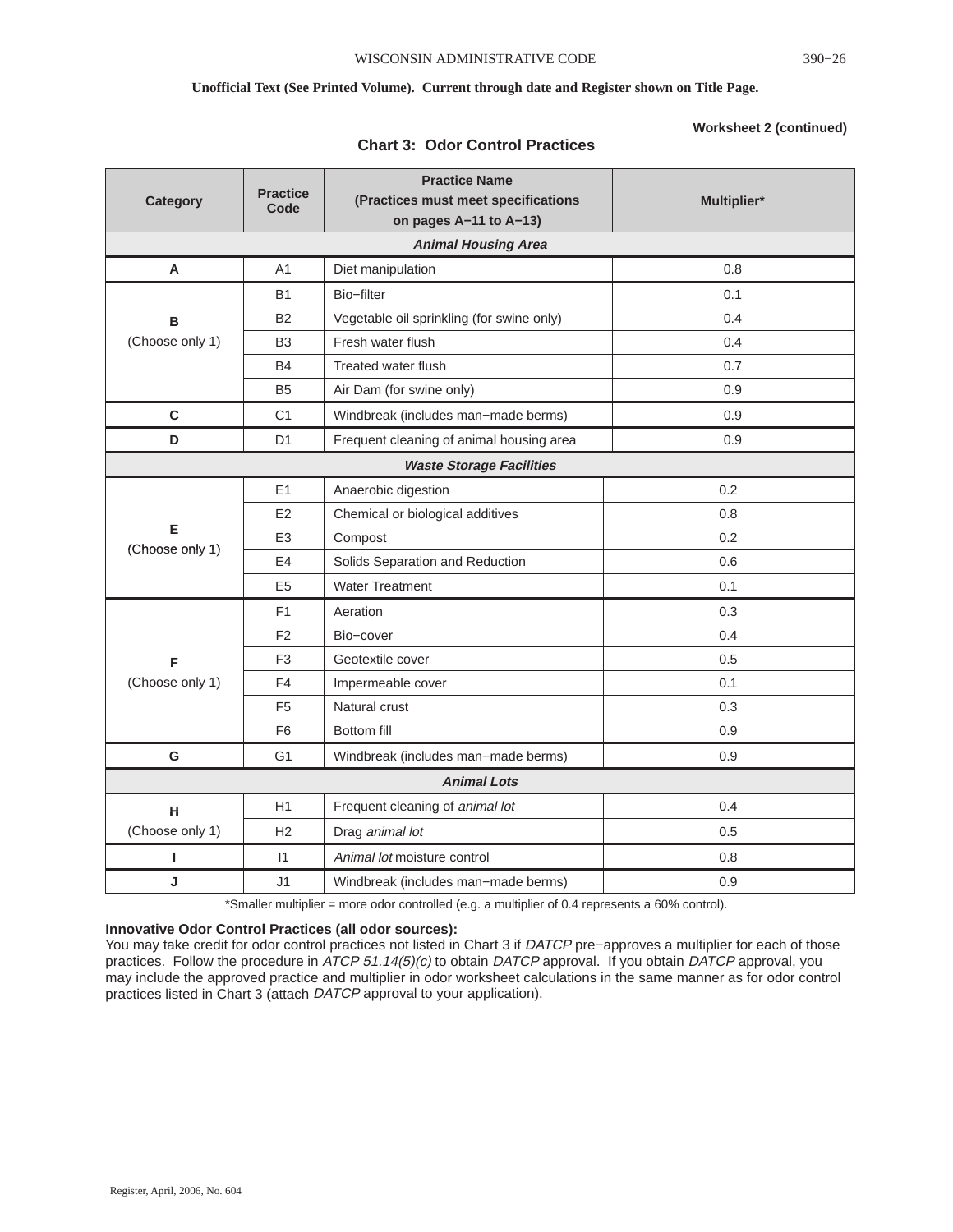### **Worksheet 2 (continued)**

### **Odor Control Practice Specifications**

Odor control practices identified in Chart 3 must meet the following specifications:

### **Animal Housing**

**Diet manipulation (A1)** – Limit protein in animal diet by one of the following means:

- Match nutrient supply with animal requirements.
- Formulate low−protein amino acid supplemented diets.
- Add phytase enzyme ingredients.
- Process ingredients in ways that limit protein content of processed feed.
- Use phase feeding.
- Use split sex feeding.
- Minimize feed wastage.

**Bio–filter (B1)** – Vent air from *animal housing areas* through a bio–filter consisting of compost and wood chips, mixed at a rate of 30:70 to 50:50 (ratio by weight of compost to wood chips). The mixture must be at least 40% moisture by weight. The bio−filter must be 10" to 18" thick, and must have an area of at least 50 to 85 sq. ft. per 1000 cu. ft. per minute (cfm) of airflow.

**Vegetable oil sprinkling (B2)** – Sprinkle vegetable oil on floors in animal housing areas (swine) each day. Apply oil at start−up rate of approximately 40 milliliters per square meter per day (mL/m<sup>2</sup>−day) in the first 1−2 days of each production cycle. During the remainder of each production cycle, apply oil at maintenance rate of 5 mL/m2−day. Avoid oil applications to pens near fans, to areas near heaters, and to areas surrounding feeders.

**Fresh water flush (B3)** – Use fresh water to flush manure from floors of *animal housing areas* into collection or *waste* storage structures. Flush at least 3 times a day, and more often if necessary, to prevent manure from drying and sticking to floors. Flush must be adequate to remove manure solids effectively.

**Treated water flush (B4)** – Use treated manure effluent to flush manure from floors of animal housing areas into collection or waste storage structures. Flush at least 3 times a day, and more often if necessary, to prevent manure from drying and sticking to floors. Flush with waste storage effluent treated by one of the following means:

- Solids Separation and Reduction (see E4 below).
- Aeration (see F1 below).
- Anaerobic digestion (see E1 below).

**Air Dam (B5) –** Erect and maintain a wall (typically a 10−foot x 10−foot pipe frame and tarpaulin) placed at the end of a swine−finishing building, immediately downwind of the exhaust to deflect air and odor plume. Replace material used for the barriers (tarpaulins on a frame of solid wood, for example) as needed, which may be from a few years to decades, depending on the material.

**Windbreak (C1)** – Maintain a solid or porous windbreak, 10 to 50 feet from the odor source, which reduces forward momentum of airflow and vertically disperses the odor plume. The length of a windbreak shall be at least half of the perimeter of the animal housing. A windbreak may be constructed of vegetation or other materials. Vegetation windbreaks must contain at least 3 rows of trees and shrubs, of both fast and slow−growing species, that are well suited for the site. Windbreaks must be designed and constructed according to NRCS Technical Guide Standard 380 (June, 2002).

**Frequent cleaning of animal housing area (D1)** – Scrape and remove manure from animal housing areas at least 3 times a day.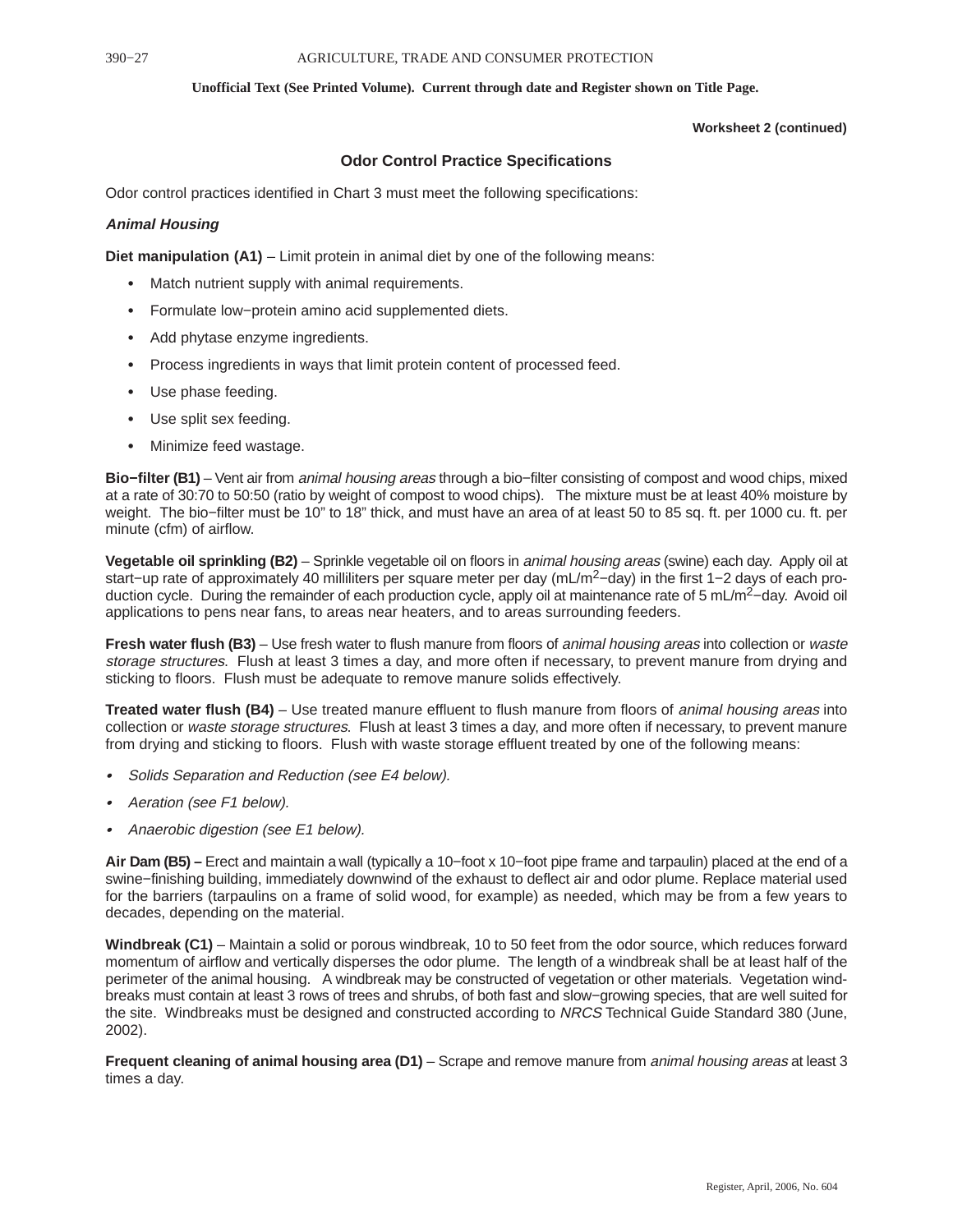### **Worksheet 2 (continued)**

### **Waste Storage Facilities**

**Anaerobic digestion (E1)** – Subject manure to managed biological decomposition within a sealed oxygen−free container ("digester"). Anaerobic digestion must meet design and operational standards necessary to achieve adequate odor control, including requirements for solids concentration, flow rates, retention time, and minimum temperatures. Systems must meet the following:

- Plug flow digester. Treats manure with a total solids concentration of 8 to 14%. Must be kept in the digester for at least 20 days at a temperature of 95 to 104 F. (35 to 40 °C). The digester's ratio of flow path width to fluid depth must be between 3.5:1 and 5:1.
- Complete mix digester. Treats manure with a total solids concentration of 2.5 to 10%. Must be kept in the digester for at least 17 days at a temperature of  $95^\circ$  to  $104^\circ$  F. (35 $^\circ$  to 40 $^\circ$  C.). The digester must have appropriate mixing devices to ensure complete mixing.
- Fixed film digester. Treats manure with a total solids concentration of not more than 5%. Must be kept in the digester for 1 to 6 days at a temperature of 59 to 99  $\overline{F}$  (15 to 39 °C). Microbial support material must have at least 3−inch openings.
- Other systems. Use proprietary design and performance specifications that are commonly accepted and provide adequate odor mitigation.

**Chemical or biological additives (E2)** – Apply, to stored manure, chemical or biological additives that are scientifically proven to be effective in reducing odor from that manure when applied under applicable conditions and in applicable amounts.

**Compost (E3)** – Aerobically treat solid or semi−solid manure to create compost. Compost must have a carbon: nitrogen ratio of 25:1 to 40:1, and must consist of at least 40 to 60% moisture by weight. Composted material must be held at a temperature of more than  $130^\circ$  F. (54 $^\circ$  C.) for more than 5 days.

**Solids Separation and Reduction (E4)** – Reduce the solid content of stored manure to an average of less than 2% solids through separation, multi–tiered pits or other means.

**Water Treatment (E5)** – Install and use a physical, chemical or biological process that removes the majority of contaminants from the waste stream, resulting in a liquid effluent meeting surface water discharge standards. The remaining solid fraction or sludge must be accounted for based on its form, and the management it is subject to.

**Aeration (F1)** – Use aeration equipment to maintain aerobic activity in stored manure. Aeration must maintain an average of 2 milligrams of dissolved oxygen per liter of manure stored in the upper foot of manure stored in the aerated structure between April and October.

**Bio–cover (F2)** – Cover the surface of waste storage structure with an 8" to 12" thick blanket of dry wheat, barley or good quality straw. The blanket must cover nearly all of the waste surface between the months of April and October. Add to the blanket as necessary (typically every 6 weeks to 4 months) to maintain the required cover.

**Geotextile cover (F3)** – Cover the surface of waste storage structure with a geotextile membrane that is at least 2.4 mm thick. The membrane must cover nearly all of waste surface between the months of April and October.

**Impermeable cover (F4)** – Cover the surface of waste storage structure with an impermeable barrier that prevents gas from escaping. Gas must be drawn off, and either treated or burned.

**Natural crust (F5)** – Maintain a natural crust of dry manure on the surface of stored manure. The natural crust must cover a substantial amount of the surface area of the stored manure, for most of the time between the months of April and October.

**Bottom fill (F6)** – Add manure to a liquid manure storage structure from the bottom so as to limit disturbance to the surface of the stored manure.

**Windbreak (G1)** – Maintain a solid or porous windbreak, 10 to 50 feet from the odor source, which reduces forward momentum of airflow and vertically disperses the odor plume. The length of a windbreak shall be at least half of the perimeter of the *waste storage facility*. A windbreak may be constructed of vegetation or other materials. Vegetation windbreaks must contain at least 3 rows of trees and shrubs, of both fast and slow−growing species, that are well suited for the site. Windbreaks must be designed and constructed according to NRCS Technical Guide Standard 380 (June, 2002).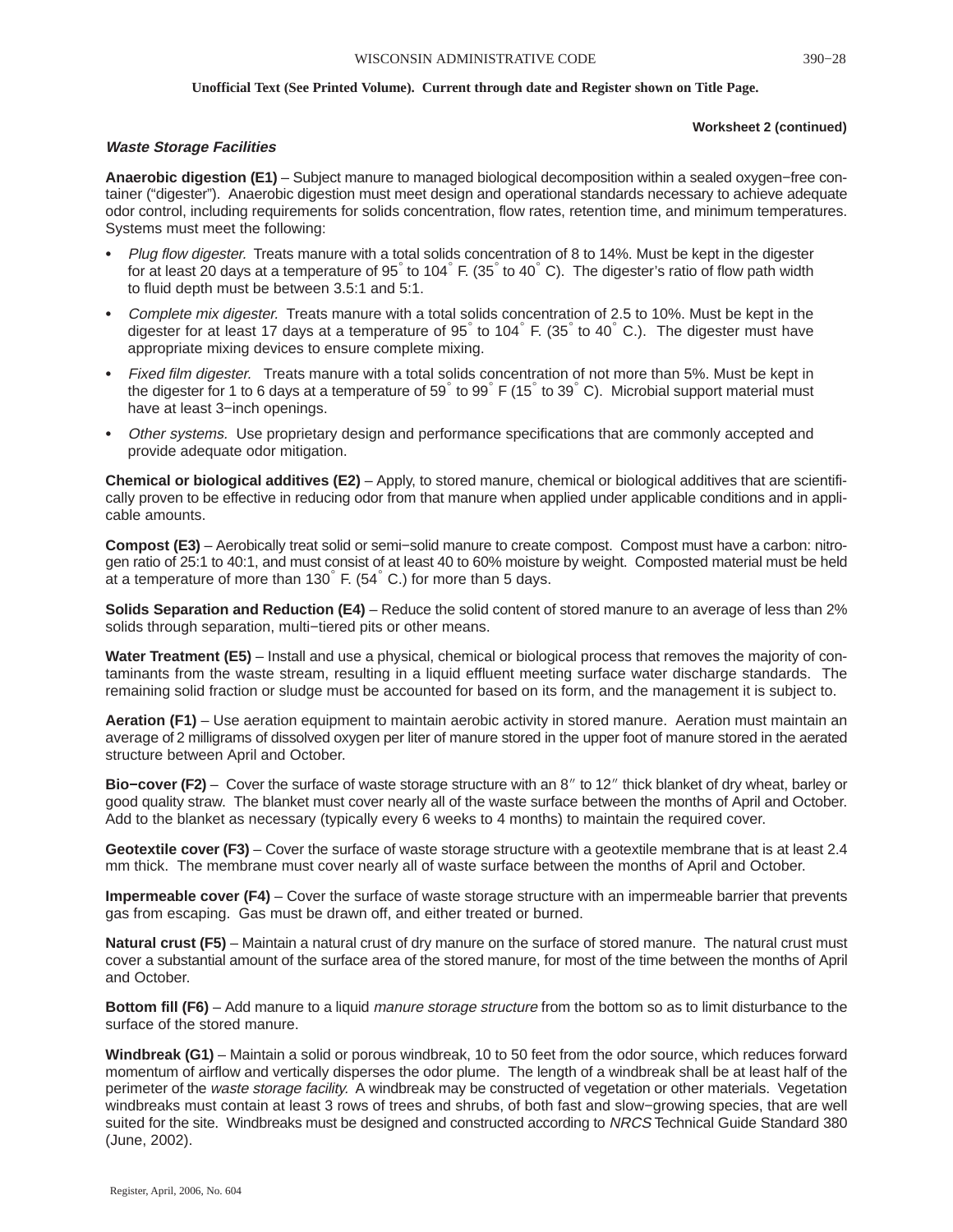### **Worksheet 2 (continued)**

### **Animal Lots**

**Frequent cleaning of animal lot (H1)** – Scrape and remove manure from animal lot surfaces at least once every 3 days. You may leave an undisturbed, compacted manure layer (1 to 2 inches thick) on the surface of unpaved *animal* lots to provide good surface sealing.

**Drag animal lot (H2)** – Drag manure in animal lots with harrow or disk at least once every 7 days during the months of April though October, to aerate and dry the manure.

**Animal lot moisture control (I1)** – Prevent runoff water from flowing onto animal lots from roofs and other surfaces. Use diversions or roof runoff systems identified in s. ATCP 50.70 or 50.85. Animal lots must have a grade of at least one percent to promote drainage and drying.

**Windbreak (J1)** – Maintain a solid or porous windbreak, 10 to 50 feet from the odor source, which reduces forward momentum of airflow and vertically disperses the odor plume. The length of a windbreak shall be at least half of the perimeter of the *animal lot*. A windbreak may be constructed of vegetation or other materials. Vegetation windbreaks must contain at least 3 rows of trees and shrubs, of both fast and slow−growing species, that are well suited for the site. Windbreaks must be designed and constructed according to NRCS Technical Guide Standard 380 (June, 2002).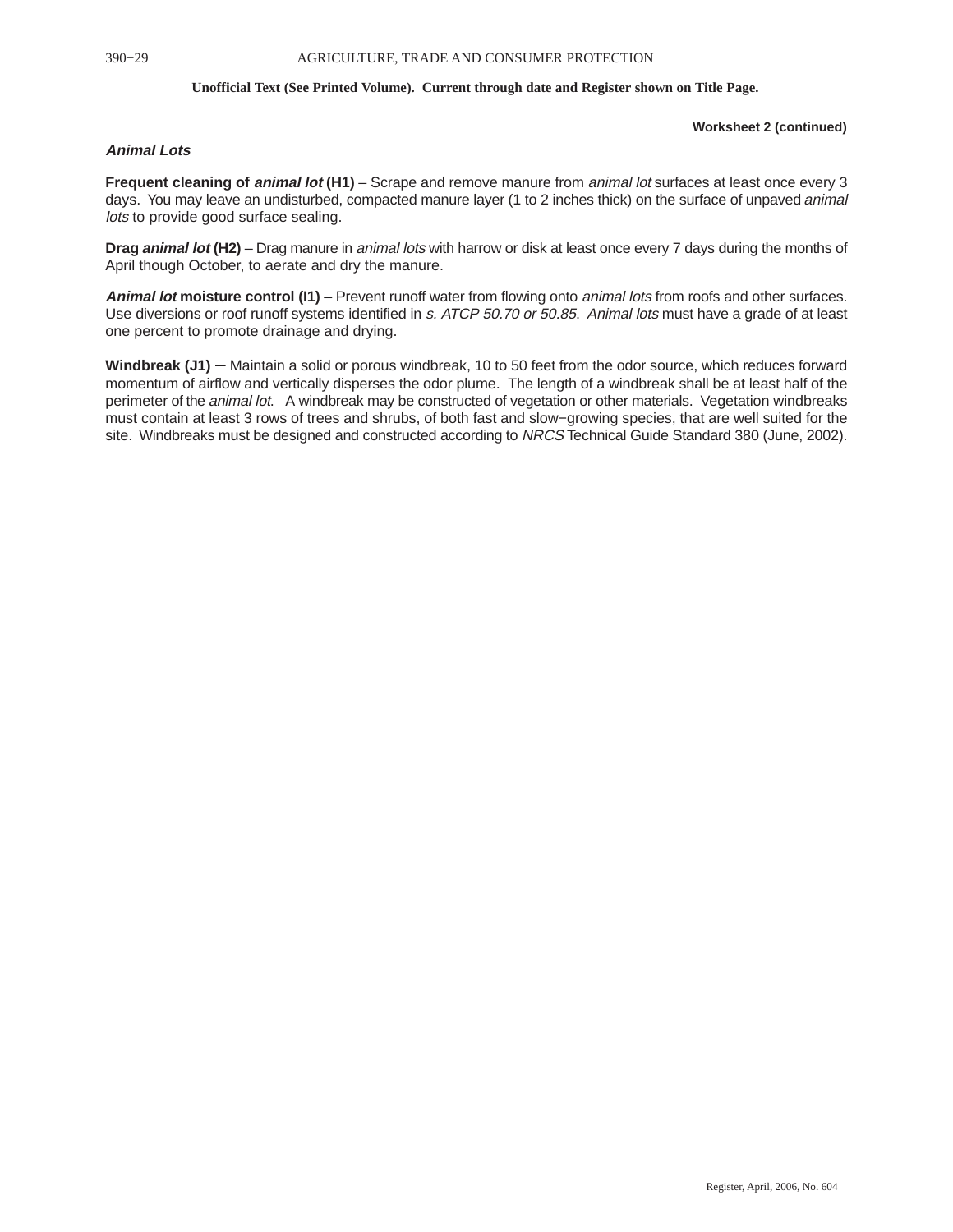Arm−lwr− 11/04 January 2006



### **Wisconsin Department of Agriculture, Trade and Consumer Protection**

2811 Agriculture Drive, PO Box 8911, Madison WI 53708−8911 Phone: (608) 224−4622 or (608) 224−4500

### **Worksheet 3 − Waste and Nutrient Management**

### **Part A. Waste Generation and Storage Summary**

**Instructions:** You must complete Parts A and B of this worksheet. If your livestock facility will have fewer than 500 animal units you may be exempt from Part C, depending on results of Part B. If Part C applies, it must be signed by a qualified nutrient management planner (you must also sign).

You are NOT required to complete this worksheet if you already hold a WPDES permit for the proposed livestock facility (for the same or greater number of animal units). Simply check the following box, sign at the bottom of this page, and include a copy of the WPDES permit with your application.

 $\Box$  I enclose a copy of my WPDES permit in place of Worksheet 3.

**Specify a single livestock type** (dairy, beef, swine, etc.). Use a separate worksheet for each livestock type. **Livestock Type: \_\_\_\_\_\_\_\_\_\_\_\_\_\_\_\_\_\_\_\_\_\_**

|                                                       | <b>Column A</b>                                                 | <b>Column B</b>                                                               | <b>Column C</b>                                                                                                    | <b>Column D</b>                                                                               | <b>Column E</b>                                                                                             |
|-------------------------------------------------------|-----------------------------------------------------------------|-------------------------------------------------------------------------------|--------------------------------------------------------------------------------------------------------------------|-----------------------------------------------------------------------------------------------|-------------------------------------------------------------------------------------------------------------|
| <b>Description of</b><br><b>Storage</b>               | Waste<br><b>Storage</b><br><b>Capacity</b><br>(Gallons or Tons) | Source of<br><b>Waste</b><br>(Animal Waste,<br>Wastewater,<br>Leachate, etc.) | <b>Average Annual</b><br><b>Volume of Waste</b><br><b>Produced from</b><br><b>Each Source</b><br>(Gallons or Tons) | <b>Total Average</b><br><b>Annual Volume</b><br>Waste<br><b>Produced</b><br>(Gallons or Tons) | <b>Storage</b><br><b>Duration in Days</b><br>(Column A divided by<br>Column <sub>D</sub><br>times 365 days) |
|                                                       |                                                                 | Animal waste                                                                  | 4,000,000 gallons                                                                                                  |                                                                                               |                                                                                                             |
| Example:<br>5,000,000<br>Unit $1 - lagoon$<br>gallons |                                                                 | Wastewater                                                                    | 1,000,000 gallons                                                                                                  | 7,000,000<br>gallons                                                                          | 260 days                                                                                                    |
|                                                       |                                                                 | Leachate                                                                      | 2,000,000 gallons                                                                                                  |                                                                                               |                                                                                                             |
| Unit 1                                                |                                                                 |                                                                               |                                                                                                                    |                                                                                               |                                                                                                             |
|                                                       |                                                                 |                                                                               |                                                                                                                    |                                                                                               |                                                                                                             |
|                                                       |                                                                 |                                                                               |                                                                                                                    |                                                                                               |                                                                                                             |
| Unit 2                                                |                                                                 |                                                                               |                                                                                                                    |                                                                                               |                                                                                                             |
|                                                       |                                                                 |                                                                               |                                                                                                                    |                                                                                               |                                                                                                             |
|                                                       |                                                                 |                                                                               |                                                                                                                    |                                                                                               |                                                                                                             |
| Unit 3                                                |                                                                 |                                                                               |                                                                                                                    |                                                                                               |                                                                                                             |
|                                                       |                                                                 |                                                                               |                                                                                                                    |                                                                                               |                                                                                                             |
|                                                       |                                                                 |                                                                               |                                                                                                                    |                                                                                               |                                                                                                             |

Applicant affirms that the information provided in Part A is accurate.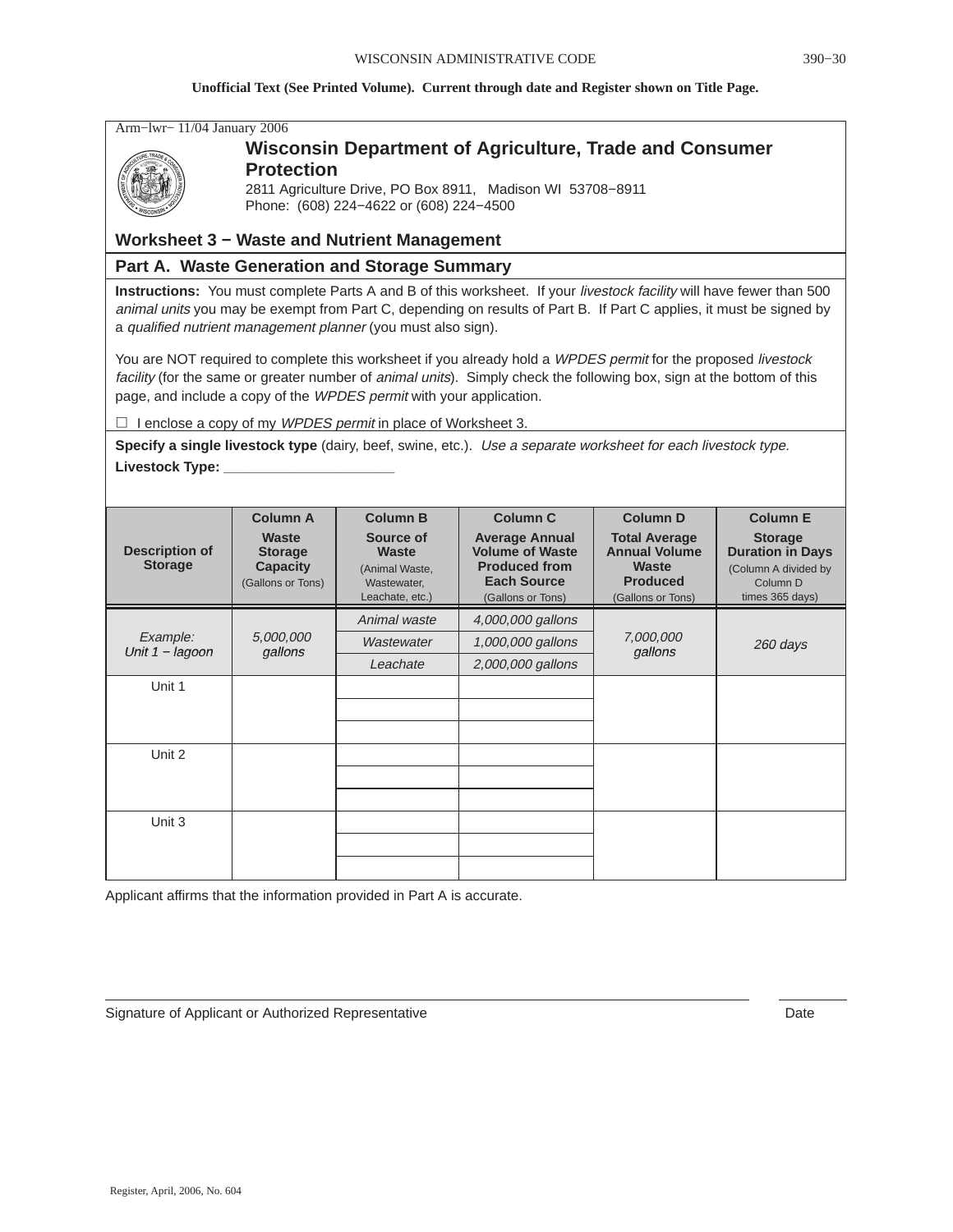| <b>Worksheet 3 (continued)</b>                                                                                                       |
|--------------------------------------------------------------------------------------------------------------------------------------|
| Arm-Iwr- 11/04 January 2006                                                                                                          |
| Part B – Land Base for Applying Nutrients                                                                                            |
|                                                                                                                                      |
| 2. What percentage of the waste from the <i>livestock facility</i> will be:                                                          |
| a. Applied to land: _______________%. Attach map showing where waste will be applied to land.                                        |
| b. Processed and sold as commercial fertilizer, under a fertilizer license: 1996.                                                    |
| c. Disposed of in other ways: _____________%. Describe ways: ___________________                                                     |
| 3. Multiply the percent in line 2a by the number of animal units in line 1. Result (# of animal units): ______                       |
| 4. Total acres of cropland currently available for land application (owned, rented, or landspreading agreement):                     |
|                                                                                                                                      |
| 6. Is the ratio in line 5 equal to or greater than the applicable ratio in Table 1? ______________________                           |
| If YES, and if the # of <i>animal units</i> in line 1 is less than 500, you need NOT complete Part C.<br>Otherwise, complete Part C. |

| <b>Animal Type</b> | <b>Acres per Animal Unit*</b> |
|--------------------|-------------------------------|
| Dairy              | 1.5                           |
| <b>Beef</b>        | 1.5                           |
| Swine              | 1.0                           |
| Chickens/Ducks     | 2.5                           |
| <b>Turkeys</b>     | 5.5                           |
| Sheep/Goats        | 2.0                           |

### **Table 1: Acreage per Animal Unit**

\* NOTE: A livestock facility is NOT required to attain or exceed this ratio of acres to animal units. But IF your livestock facility will attain or exceed this ratio and will have fewer than 500 animal units, you need NOT complete Part C of this worksheet.

Applicant affirms that the information provided in Part B is accurate.

Signature of Applicant or Authorized Representative **Date** Date **Date** Date Date Date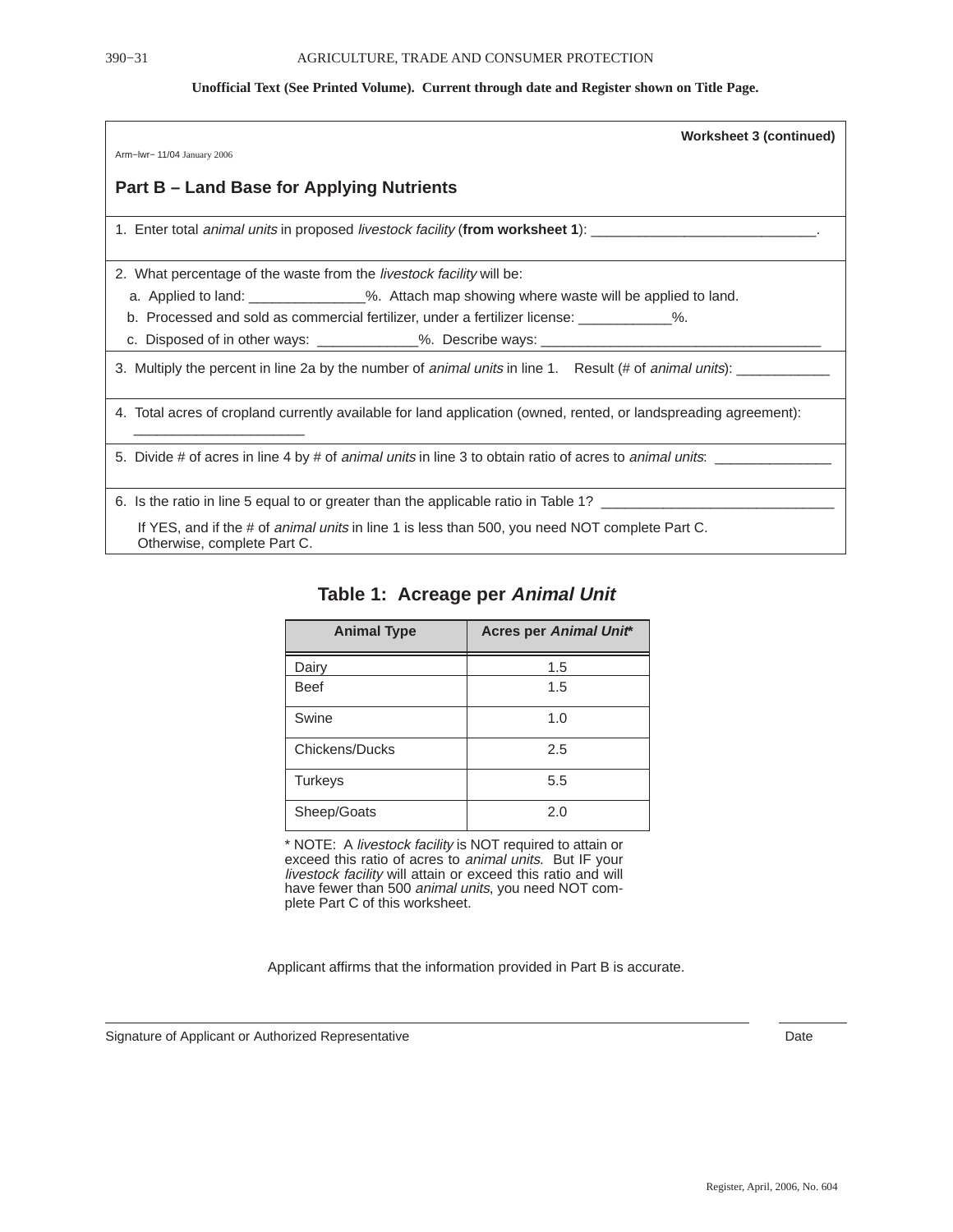| <b>Worksheet 3 (continued)</b>                                                                                                                                                                                                                                                                                                                                                                                                 |            |        |
|--------------------------------------------------------------------------------------------------------------------------------------------------------------------------------------------------------------------------------------------------------------------------------------------------------------------------------------------------------------------------------------------------------------------------------|------------|--------|
| arm-lwr- 11/04 January 2006                                                                                                                                                                                                                                                                                                                                                                                                    |            |        |
| <b>Part C - Nutrient Management Checklist</b>                                                                                                                                                                                                                                                                                                                                                                                  |            |        |
| Instructions: All applicants must submit this checklist unless exempted under Part A or B. The checklist is based on<br>the NRCS Technical Guide Nutrient Management Standard 590 (September, 2005).                                                                                                                                                                                                                           |            |        |
| $N_{1}$ , S.) – (R.<br>Date Submitted:<br>Township (T.<br>County Name:                                                                                                                                                                                                                                                                                                                                                         |            | E., W. |
| Cropland Acres: (owned, rented, or with manure spreading agreement)<br>Name of livestock operator submitting checklist:                                                                                                                                                                                                                                                                                                        |            |        |
|                                                                                                                                                                                                                                                                                                                                                                                                                                | <b>Yes</b> | ΝA     |
| 1. Are the following field features identified on maps or aerial photos?                                                                                                                                                                                                                                                                                                                                                       |            |        |
| a) Field location, soil survey map unit(s), field boundary, and field identification number.                                                                                                                                                                                                                                                                                                                                   |            |        |
| b) Areas prohibited from receiving nutrient applications: Surface water, established concentrated flow channels<br>with perennial cover, permanent non-harvested vegetative buffer, non-farmed wetlands, sinkholes, lands where<br>established vegetation is not removed, nonmetallic mines, and fields eroding at a rate exceeding tolerable soil<br>$loss(T)$ .                                                              |            |        |
| c) Areas within 50 ft of a potable drinking water well where mechanically–applied manure is prohibited.                                                                                                                                                                                                                                                                                                                        |            |        |
| d) Areas prohibited from receiving winter nutrient applications:<br>Slopes > 9% (12% if contour–cropped); Surface Water Quality Management Area (SWQMA) defined as land<br>within 1,000 ft of lakes and ponds or within 300 ft of perennial streams draining to these waters, unless manure<br>is deposited through winter gleaning/pasturing of plant residue and not exceeding the N and P requirements of<br>this standard. |            |        |
| e) Areas where winter applications are restricted unless effectively incorporated within 72 hours: Land contributing<br>runoff within 200 ft upslope of direct conduits to groundwater such as a well, sinkhole, fractured bedrock at the<br>surface, tile inlet, or nonmetallic mine.                                                                                                                                         |            |        |
| f) Sites vulnerable to N leaching: Areas within 1,000 ft of a municipal well,<br>and soils listed in Appendix 1 of the Conservation Planning Technical Note WI-1.                                                                                                                                                                                                                                                              |            |        |
| 2. Are erosion controls implemented so the crop rotation will not exceed T on fields that receive nutrients<br>according to the conservation plan or WI P Index model?                                                                                                                                                                                                                                                         |            |        |
| 3. Check the methods below used to determine field soil nutrient levels:                                                                                                                                                                                                                                                                                                                                                       |            |        |
| a) Soil samples were collected and analyzed within the last 4 years according to UW Publication A2100<br>recommendations.                                                                                                                                                                                                                                                                                                      |            |        |
| b) For fields not meeting (a.) above, soil test phosphorus levels are assumed to be greater than 100 ppm soil test<br>P. *                                                                                                                                                                                                                                                                                                     |            |        |
| c) For fields not meeting (a.) above, preliminary estimates of soil nutrients were determined using limited soil<br>sampling (> 5 acre per sample) but analyzed by a DATCP certified laboratory. *                                                                                                                                                                                                                             |            |        |
| *For fields with soil nutrient levels determined under (b) or (c), the applicant must collect and analyze soil samples meeting the<br>requirements of A2100 within 12 months of siting approval, and revise the nutrient management plan accordingly.                                                                                                                                                                          |            |        |
| 4. Using the field's predominant soil series and realistic yield goals, are planned nutrient application<br>rates, timing, and methods of all forms of N, P, and K listed in the plan and consistent with UW Publica-<br>tion A2809, Soil Test Recommendations for Field, Vegetable and Fruit Crops, and the 590 standard?                                                                                                     |            |        |
| 5. Do manure production and collection estimates correspond to the acreage needed in the plan? Are<br>manure application rates realistic for the calibrated equipment used?                                                                                                                                                                                                                                                    |            |        |
| 6. Is a single phosphorus (P) assessment of either the P Index or soil test P management strategy<br>uniformly applied to all fields within a tract?                                                                                                                                                                                                                                                                           |            |        |
| 7. Are areas of concentrated flow, resulting in reoccurring gullies, planned to be protected with perennial<br>vegetative cover?                                                                                                                                                                                                                                                                                               |            |        |
| 8. Will nutrient applications on non-frozen soil within the SWQMA comply with the following?                                                                                                                                                                                                                                                                                                                                   |            |        |
| a) Unincorporated liquid manure on unsaturated soils will be applied according to Table 1 of the 590 standard to<br>minimize runoff.                                                                                                                                                                                                                                                                                           |            |        |
| b) One or more of the following practices will be used: 1) Install/maintain permanent vegetative buffers, or 2)<br>Maintain greater than 30% crop residue or vegetative coverage on the surface after nutrient application, or 3)<br>Incorporate nutrients leaving adequate residue to meet tolerable soil loss, or 4) Establish fall cover crops<br>promptly following application.                                           |            |        |
| 9. Is a narrative included which describes proposed manure collection, transportation, and application<br>methods?                                                                                                                                                                                                                                                                                                             |            |        |

I certify that the documentation supporting this checklist is complete and accurate:

Signature of Qualified Nutrient Management Planner, other than applicant:

(qualified by 1. NAICC−CPCC, 2. ASA−CCA, 3. ASA−Professional Agronomist, 4. SSSA−Soil Scientist)

Signature of Applicant or Authorized Representative: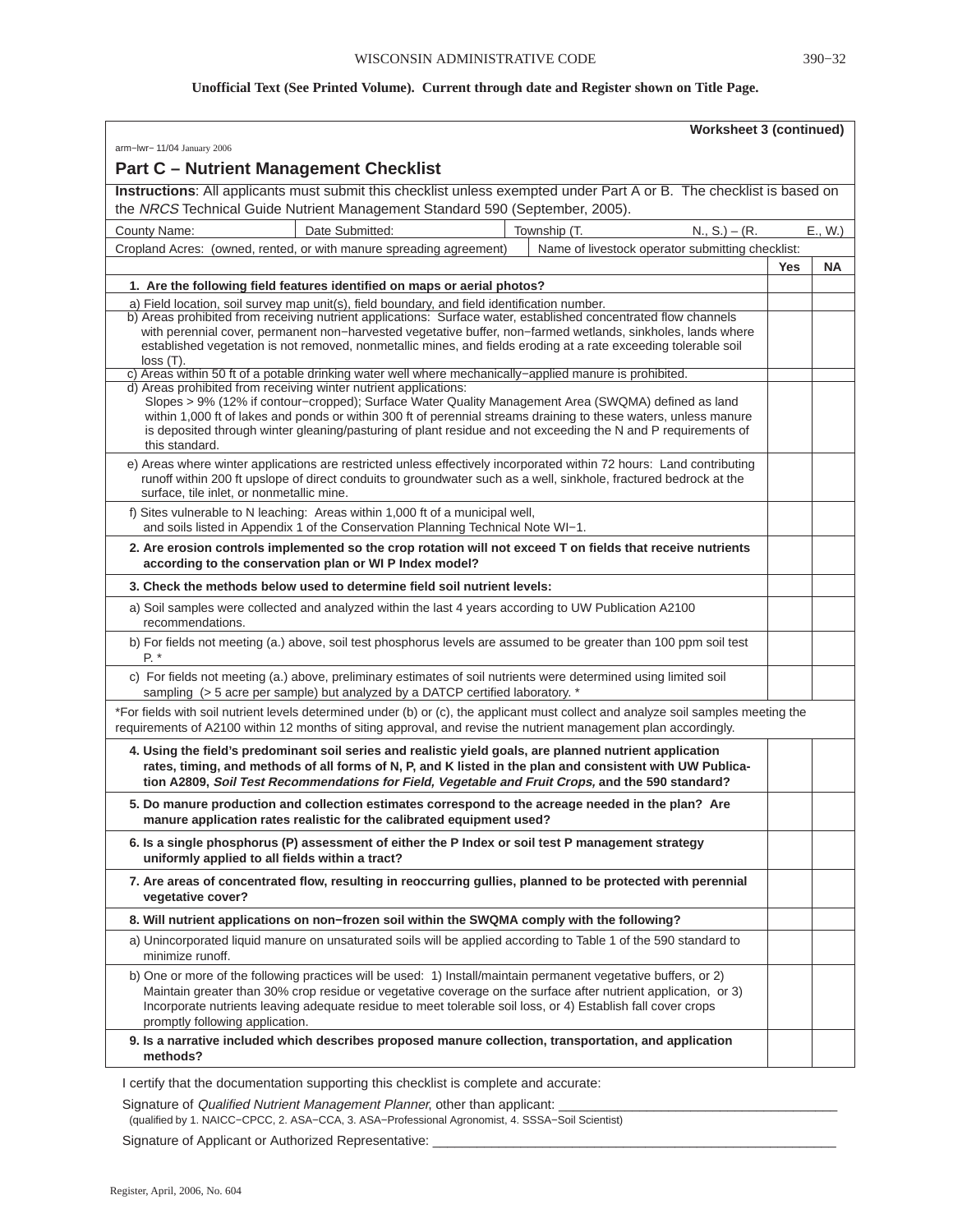| Arm-Iwr- 11/04 January 2006 |  |  |  |  |
|-----------------------------|--|--|--|--|
|-----------------------------|--|--|--|--|



**Wisconsin Department of Agriculture, Trade and Consumer Protection** 2811 Agriculture Drive, PO Box 8911, Madison WI 53708−8911 Phone: (608) 224−4622 or (608) 224−4500

### **Worksheet 4 − Waste Storage Facilities**

**Instructions:** This worksheet must be signed by a registered professional engineer or certified agricultural engineering practitioner. This worksheet must identify every waste storage facility in the proposed livestock facility (including storage structures and transfer systems).

You are NOT required to complete this worksheet if you already hold a WPDES permit for the proposed livestock facility (for the same or greater number of animal units). Simply check the following box, sign at the bottom of this page, and include a copy of the WPDES permit with your application.

 $\Box$  I enclose a copy of my WPDES permit in place of Worksheet 4.

**New or Substantially Altered Facilities**: Design specifications for the following new or substantially altered waste storage facilities comply with NRCS Technical Guide Standards 313 (November, 2004) and 634 (November, 2004). [Identify each facility and attach design specifications for each facility.]

**Existing Facilities Retained**: The following waste storage facilities will continue in use without being substantially altered. Each facility meets one of the following:

□ The facility (list each facility  $\Box$  The facility (list each facility  $\Box$ ) was constructed of concrete or steel or both, was constructed within the last 10 years according to then–existing NRCS technical standards, and shows no apparent signs of structural failure or significant leakage.

 $\Box$  The facility (list each facility  $\lambda$  was constructed within the last 3 years according to then−existing NRCS technical standards, and shows no apparent signs of structural failure or significant leakage.

 $\Box$  The facility (list each facility  $_$ ) was constructed to NRCS technical standards that existed at the time of construction, is in good condition and repair and shows no apparent signs of structural failure or significant leakage.

 $\square$  The facility (list each facility  $\square$  is in good condition and repair, shows no apparent signs of structural failure or significant leakage, and is located on a site at which the soils and separation distances to groundwater comply with NRCS Technical Guide Manure Storage Facility Standard 313, Table 1 (November, 2004).

 $\square$  The facility (list each facility  $\overline{\phantom{a}}$  ) is in good condition and repair, shows no apparent signs of structural failure or significant leakage, is located entirely above ground, and is located on a site at which the soils comply with NRCS Technical Guide Manure Storage Facility Standard 313, Table 5 (November, 2004).

**Facilities To Be Abandoned:** The following waste storage facilities will be closed according to a closure plan that complies with NRCS Technical Guide Standard 360 (June, 2001). [Attach closure plan for each facility.]

**Total Storage Capacity:** The waste storage facilities in the proposed livestock facility have a combined useable storage capacity of \_\_\_\_\_\_\_\_\_ gallons or tons (cannot include required "freeboard" in useable capacity).

Professional Engineer's Embossed Seal

Print Name of Engineer (include WI License No.) or Certified Agricultural Engineering Practitioner

\_\_\_\_\_\_\_\_\_\_\_\_\_\_\_\_\_\_\_\_\_\_\_\_\_\_\_\_\_\_\_\_\_\_\_\_\_\_\_\_\_\_\_\_\_\_\_\_\_\_\_\_\_\_\_\_\_\_\_\_\_\_\_\_\_\_\_\_\_\_\_\_\_\_\_

 $\_$  . The contribution of the contribution of the contribution of  $\mathcal{L}_1$  ,  $\mathcal{L}_2$  ,  $\mathcal{L}_3$  ,  $\mathcal{L}_4$  ,  $\mathcal{L}_5$  ,  $\mathcal{L}_6$  ,  $\mathcal{L}_7$  ,  $\mathcal{L}_8$  ,  $\mathcal{L}_9$  ,  $\mathcal{L}_8$  ,  $\mathcal{L}_9$  ,  $\mathcal{L}_9$  ,  $\mathcal{L}_8$  ,

\_\_\_\_\_\_\_\_\_\_\_\_\_\_\_\_\_\_\_\_\_\_\_\_\_\_\_\_\_\_\_\_\_\_\_\_\_\_\_\_\_\_\_\_\_\_\_\_\_\_\_\_\_\_\_\_\_\_\_\_\_\_\_\_\_\_\_\_\_\_\_\_\_\_\_

Signature of Engineer or Practitioner **Date** Date **Date** Date

Name of Firm and Address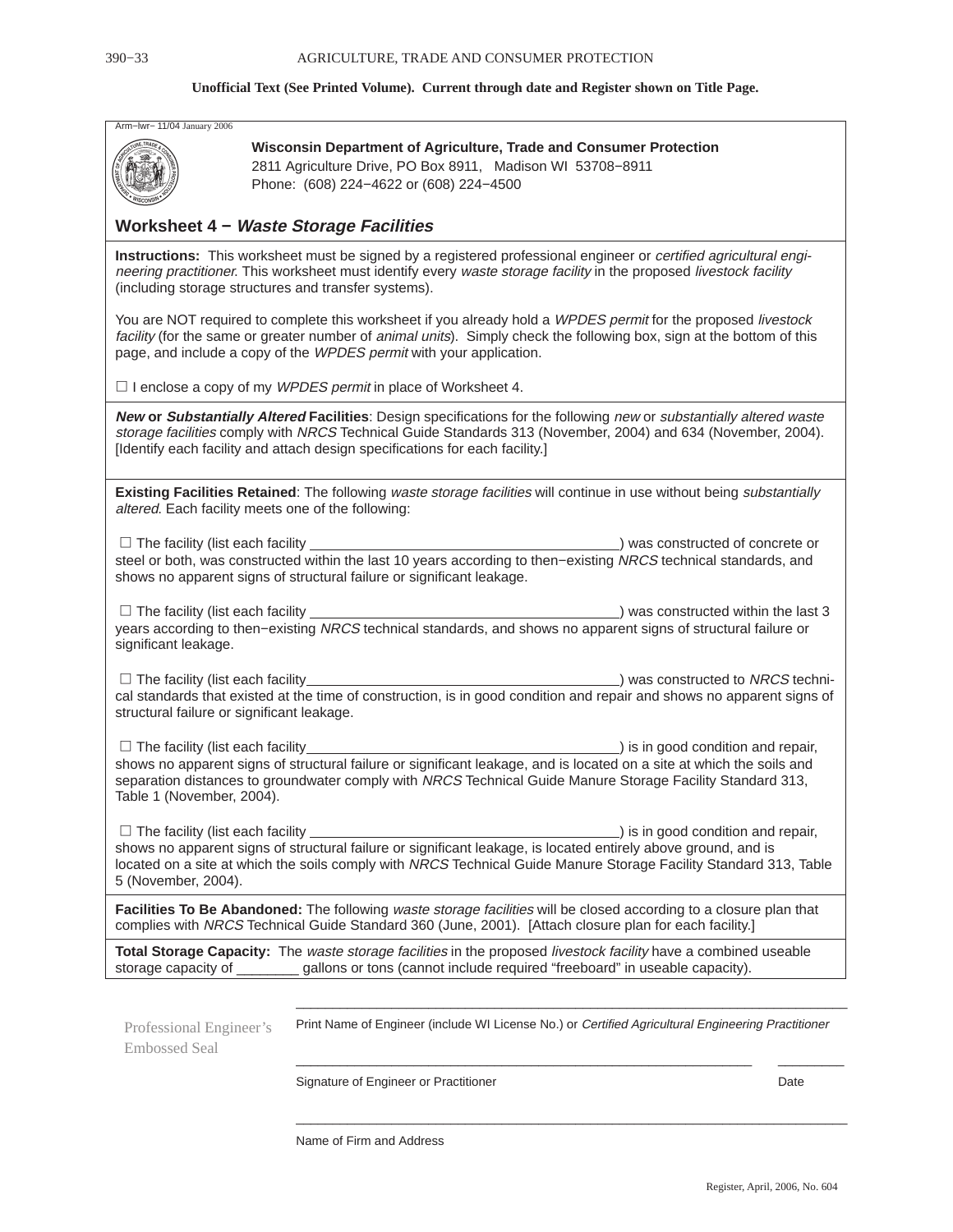

**Wisconsin Department of Agriculture, Trade and Consumer Protection** 2811 Agriculture Drive, PO Box 8911, Madison WI 53708−8911 Phone: (608) 224−4622 or (608) 224−4500

### **Worksheet 5 − Runoff Management**

**Instructions:** This worksheet must be signed by a registered professional engineer or *certified agricultural engi*neering practitioner (you must also sign). Signers attest to statements in this worksheet. You are responsible for compliance.

You are NOT required to complete this worksheet if you already hold a WPDES permit for the proposed livestock facility (for the same or greater number of animal units). Simply check the following box, sign at the bottom of this page, and include a copy of the WPDES permit with your application.

 $\Box$  I enclose a copy of my WPDES permit in place of Worksheet 5.

### **Animal Lots<sup>1</sup>**

**1. New or Substantially Altered Animal Lots:** All new or substantially altered animal lots will be constructed according to the attached design specifications that comply with NRCS Technical Guide Standard 635 (January, 2002). [Identify animal lots and attach design specifications for each animal lot.]

**2. Existing Animal Lots Near Surface Waters:** The following animal lots are located within 300 feet of a stream<sup>2</sup> or 1,000 feet of a lake. According to the BARNY runoff model, each of these animal lots has (or with minor alterations<sup>3</sup> will have) predicted average annual phosphorus runoff of less than 5 lbs. per year (measured at the end of the treatment area). Runoff does not discharge to any direct conduit to groundwater. [Identify animal lots and minor alterations if any.]

**3. Other Existing Animal Lots:** The following animal lots are NOT located within 300 feet of a stream<sup>2</sup> or 1,000 feet of a lake. According to the BARNY runoff model, each animal lot has (or with minor alterations<sup>3</sup> will have), a treatment area that reduces phosphorus runoff to an average of less than 15 lbs. per year (measured at the end of the treatment area). Runoff does not discharge to any direct conduit to groundwater. [Identify animal lots and minor alterations if any.]

### **Feed Storage**

- **1. General.** The operator agrees to manage feed storage to prevent significant discharge of leachate or polluted runoff to waters of the state.
- **2. Existing Feed Storage (High Moisture Feed).** Existing paved areas and bunkers that may be used to store or handle high moisture feed (70% or higher moisture content) will meet the following standards:
	- a) Surface water runoff will be diverted from entering the paved area or bunker. <sup>4</sup>
	- b) Surface discharge of leachate will be collected before it leaves any paved area or bunker, if the paved area covers more than one acre. Collected leachate will be stored and disposed of in a manner that prevents discharge to waters of the state.<sup>5</sup>

<sup>1</sup> Treat multiple lots as one *animal lo*t if runoff from the *animals lots* drains to the same treatment area or if runoff from the *animal lot* treatment areas converges or reaches the same surface water within 200 feet of any of those treatment areas.

2 Indicated by a solid or dashed blue line on a 1:24,000 scale USGS topographic map.

4 Runoff may be diverted by means of earthen diversions, curbs, walls, gutters, waterways or other practices, as appropriate.

<sup>5</sup> Use safe methods to dispose of collected leachate. For example, leachate may be transferred to waste storage structures and then applied to land at agronomic rates.

<sup>&</sup>lt;sup>3</sup> "Minor alterations" are repairs or improvements that do not result in a substantially altered animal lot. "Minor alterations" may include conservation practices such as runoff diversions, contouring, and planting vegetation.